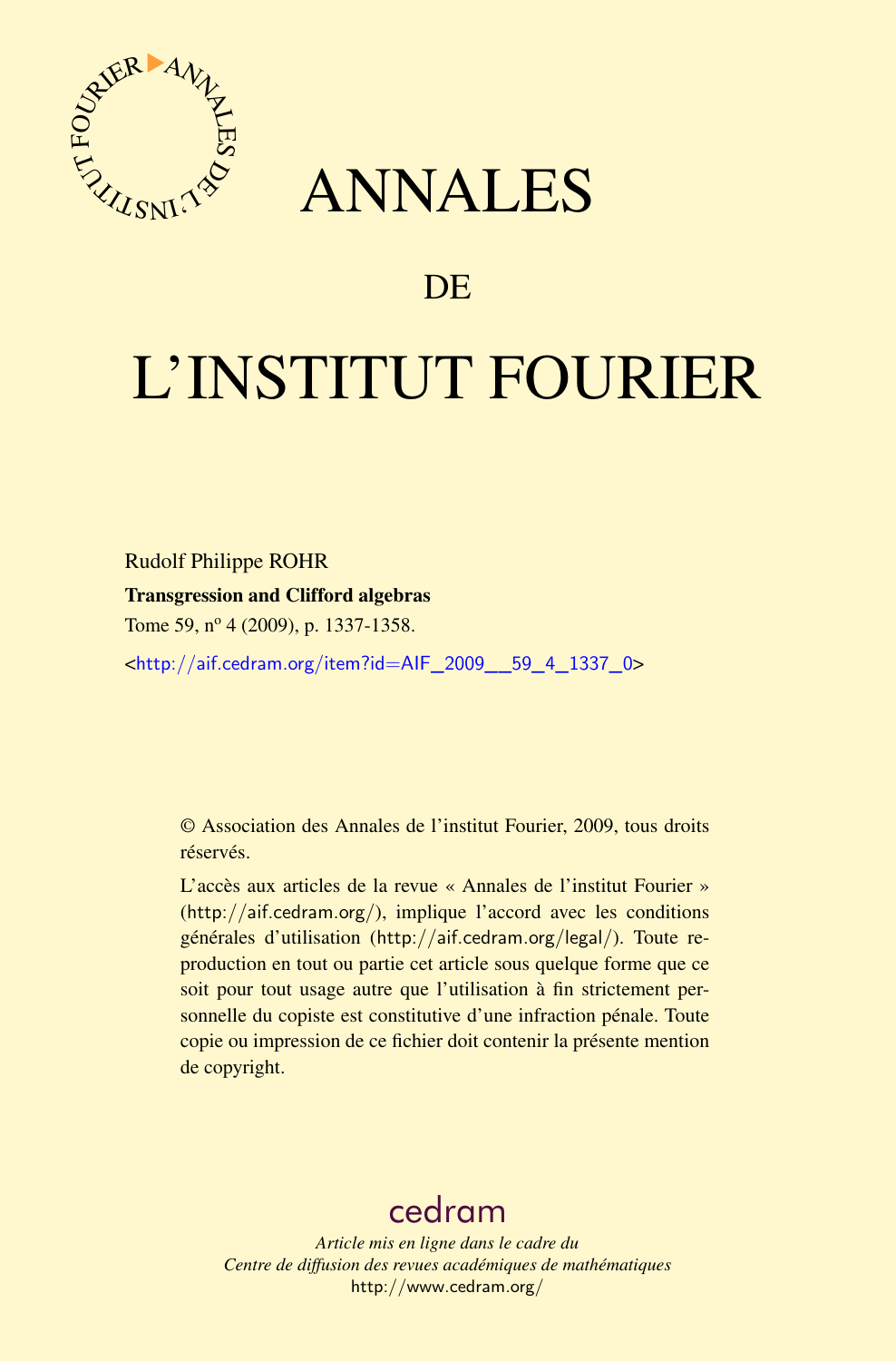#### TRANSGRESSION AND CLIFFORD ALGEBRAS

#### **by Rudolf Philippe ROHR**

ABSTRACT. — Let W be a differential (not necessarily commutative) algebra which carries a free action of a polynomial algebra  $SP$  with homogeneous generators  $p_1, \ldots, p_r$ . We show that for W acyclic, the cohomology of the quotient  $H(W)$  $\langle p_1, \ldots, p_r \rangle$  is isomorphic to a Clifford algebra Cl(P, B), where the (possibly degenerate) bilinear form  $B$  depends on  $W$ . This observation is an analogue of an old result of Borel in a non-commutative context. As an application, we study the case of W given by the quantized Weil algebra  $W(\mathfrak{g}) = U\mathfrak{g} \otimes \mathbb{C} \mathfrak{g}$  for  $\mathfrak{g}$  a reductive Lie algebra. The resulting cohomology of the canonical Weil differential gives a Clifford algebra, but the bilinear form vanishes on the space of primitive invariants of the semi-simple part. As an application, we consider the deformed Weil differential (following Freed, Hopkins and Teleman ).

Résumé. — Soit W une algèbre différentielle (pas forcément commutative) munie d'une action libre d'une algèbre de polynôme SP engendrée par des générateurs homogènes  $p_1, \ldots, p_r$ . Nous démontrons, que si W est acyclique, alors la cohomologie du quotient  $H(W < p_1, \ldots, p_r)$  est isomorphe à une algèbre de Clifford  $CI(P, B)$ , où la forme bilinéaire B (qui peut être dégénérée) dépend de W. Cette observation est analogue à un ancien résultat de Borel, dans le contexte non commutatif. Comme application nous étudions le cas où  $W$  est l'algèbre de Weil quantifiée,  $W(\mathfrak{g}) = U\mathfrak{g} \otimes \mathbb{C} \mathfrak{g}$  avec  $\mathfrak{g}$  une algèbre de Lie réductive. La cohomologie résultante de la différentielle de Weil canonique est une algèbre de Clifford, mais la forme bilinéaire est nulle sur l'espace des invariants primitifs de la partie semi-simple. Comme application nous considérons également la différentielle de Weil déformée (introduite par par Freed, Hopkins and Teleman).

#### **1. Introduction**

Let  $G$  be a topological group,  $EG$  the total space of the universal bundle and  $BG = EG/G$  the classifying space,

$$
G\hookrightarrow EG\rightarrow BG.
$$

*Keywords:* Lie algebras, Weil algebras, quantized Weil algebras, Clifford algebras, Transgression.

*Math. classification:* 17B55, 15A75.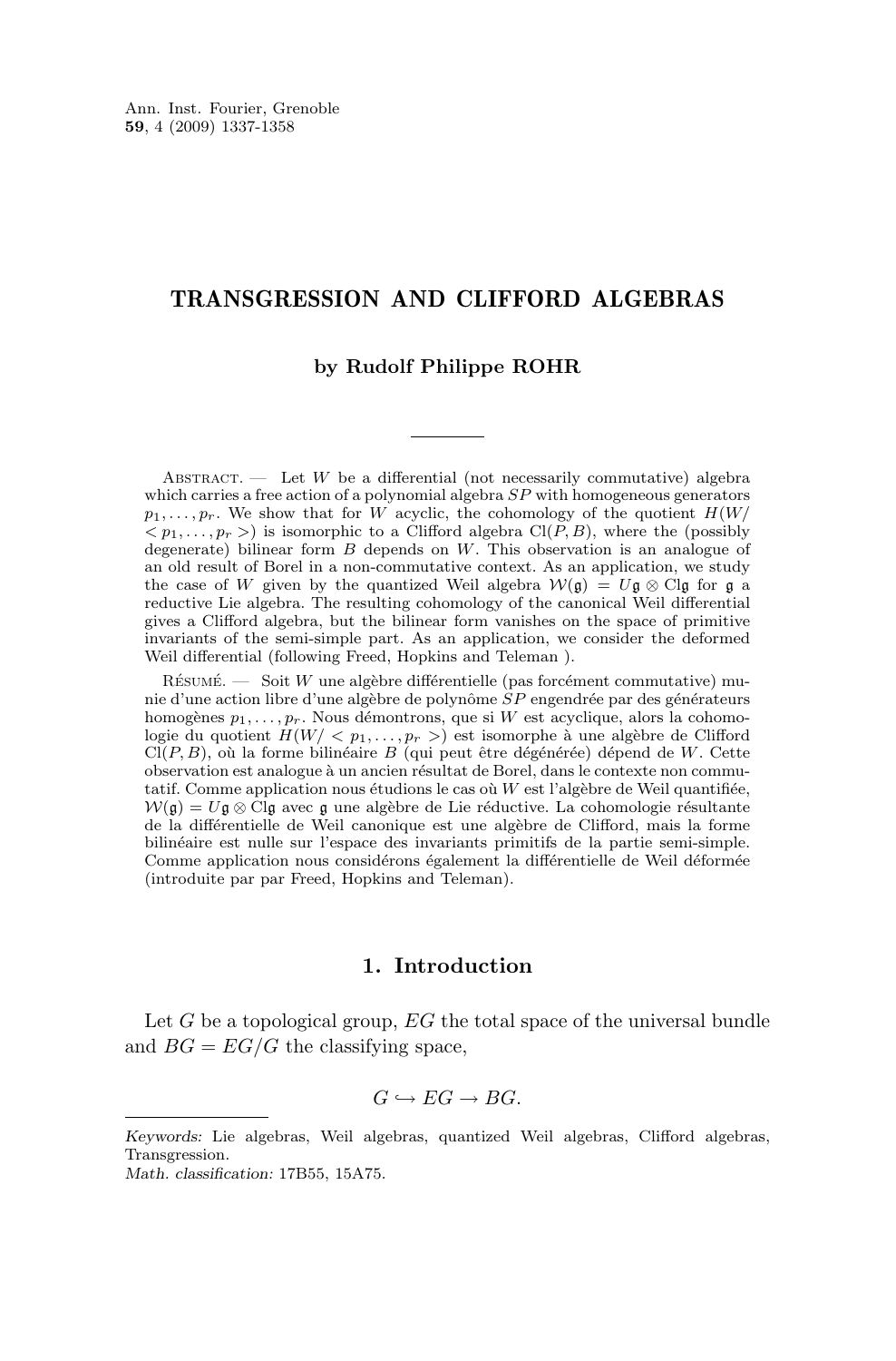In 1953 Borel [\[4\]](#page-21-0) showed how to compute the cohomology of BG using the fact that the cohomology of  $EG$  is trivial and the knowledge of the cohomology of  $G$ . More precisely, if  $G$  has a homotopy type of a finite CW-complex, and with appropriate assumptions on the field k, we have

$$
H(G; \mathbf{k}) \cong \bigwedge \langle x_1, ..., x_r \rangle_{\mathbf{k}},
$$

as algebras. Then, using Borel's result, we have

$$
H(BG; \mathbf{k}) \cong \mathbf{k}[y_1, ..., y_r],
$$

where the  $y_i$ 's are the images of the  $x_i$ 's under the transgression map (for more details see [\[13\]](#page-22-0), Theorem 3.27, Proposition 6.37 and Theorem 6.38).

In this article we are interested in the algebraic counterpart of Borel's argument. Let

$$
SP \hookrightarrow W \longrightarrow F := W / < S^+P >,
$$

where

- $(W, d)$  is a  $\mathbb{Z}_2$ -graded differential algebra;
- $SP$  is a symmetric subalgebra of  $W$  generated by even central coboundaries  $\{p_1, ..., p_r\}$  such that  $SP = \mathbf{k}[p_1, ..., p_r] \subset Z^{even}(W)$  $\subset W$ ;
- $F := W / \langle S^+P \rangle$  is the quotient of W by the ideal generated by  $p_1, \ldots, p_r$ .

Our main theorem (see  $\S2$ ) states that if W is a free SP-module and the cohomology of  $W$  is trivial, we have an algebra isomorphism

$$
H(F) \cong \text{Cl}(P, B).
$$

Explicitly, this isomorphism is given by  $p_i \to [C_{p_i}]_d \in H(F)$ , where  $C_{p_i} \in$ W is a cochain of transgression,  $dC_{p_i} = p_i$ . Even though the  $C_{p_i}$ 's are defined up to coboundary, the cohomology class  $[C_{p_i}]_d$  is uniquely determined by  $p_i$ . The bilinear form  $B$  is given by

$$
B(p_i, p_j) = \frac{1}{2} [C_{p_i} \cdot C_{p_j} + C_{p_j} \cdot C_{p_i}] \in H(W) \cong \mathbf{k}.
$$

In [§3](#page-9-0) we apply this theorem to the classical and quantized Weil algebras. Let  $\mathfrak g$  be a complex reductive Lie algebra, and  $B_q$  be a non degenerate invariant bilinear form on  $\mathfrak{g}$ . The classical Weil algebra is given by  $W(\mathfrak{g}) =$  $S\mathfrak{g}^*\otimes\bigwedge \mathfrak{g}^*$  and the quantized Weil algebra by  $\mathcal{W}(\mathfrak{g})=U\mathfrak{g}\otimes \mathrm{Cg}$ . Using results of Chevalley and Kostant, we have the following:  $W(\mathfrak{g})$  is a free  $(S\mathfrak{g})^{\mathfrak{g}}$ module and  $(S\mathfrak{g})^{\mathfrak{g}} = \mathbf{C}[\tilde{p}_1, ..., \tilde{p}_r]$  is generated by  $r = \text{rank}(\mathfrak{g})$  homogeneous<br>not measure  $N(\mathfrak{g})$  is a free  $Z(\mathfrak{g})$  module and  $Z(\mathfrak{g})$ .  $G[\hat{\mathfrak{g}}]$  as a unknown polynomials,  $W(\mathfrak{g})$  is a free  $Z(\mathfrak{g})$ -module and  $Z(\mathfrak{g}) = \mathbf{C}[\hat{p}_1, ..., \hat{p}_r],$  where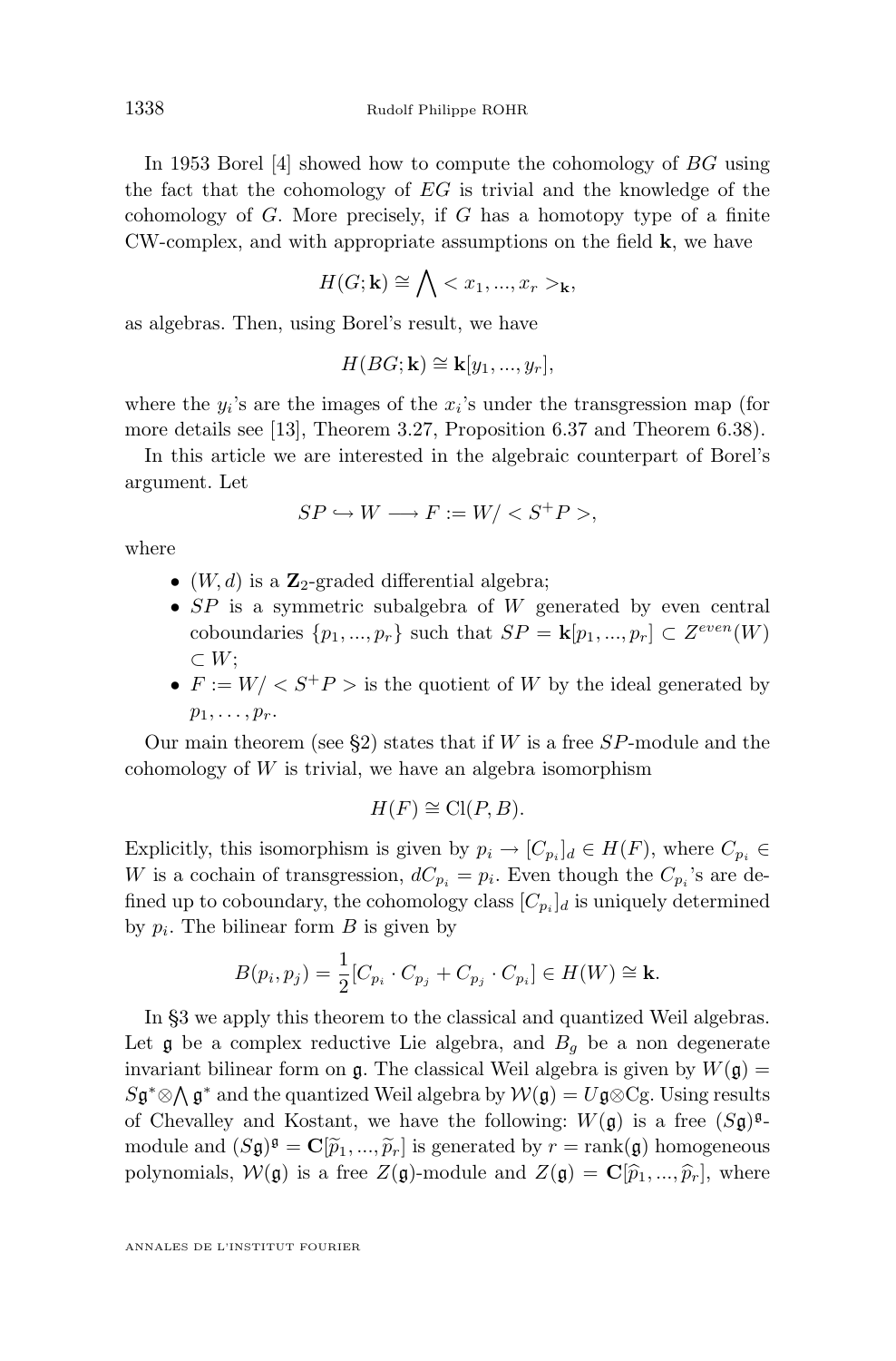<span id="page-3-0"></span> $\hat{p}_i$  is the image of  $\tilde{p}_i$  under the Duflo isomorphism. We obtain the following<br>result (Theorem 2.2). result (Theorem [3.3\)](#page-12-0):

$$
H(W(\mathfrak{g})/<((S\mathfrak{g})^{\mathfrak{g}})^{+}>)\cong \bigwedge <\widetilde{p}_1,...,\widetilde{p}_r>_{\mathbf{k}},
$$

 $H(\mathcal{W}(\mathfrak{g})/<(Z(\mathfrak{g}))^+>)\cong\mathrm{Cl}(<\widehat{p}_1,\ldots,\widehat{p}_l>_{\mathbf{k}},B_{\mathfrak{g}})\otimes\bigwedge<\widehat{p}_{l+1},\ldots,\widehat{p}_r>_{\mathbf{k}},$ where  $\{\widehat{p}_1, \ldots, \widehat{p}_l\}$  is a basis of the center of g, and  $\{\widehat{p}_{l+1}, \ldots, \widehat{p}_r\}$  are primitive invariants of the semi-simple part of g.

We remark that on the semi-simple part, the cohomology is super-commutative.

In [§4,](#page-13-0) we follow Freed, Hopkins and Teleman [\[8\]](#page-21-0) to introduce a deformed Weil differential  $d' = d + \iota(\xi)$ , where d is the standard Weil differential and  $\iota(\xi)$  is the contraction by an element  $\xi$  of a Cartan subalgebra h of g. On the  $\mathfrak h$ -invariant parts of  $W(\mathfrak g)$  and  $W(\mathfrak g)$ , d' is again a differential, and the cohomology in the classical and quantized cases is trivial. We obtain the following results (Theorem [4.2](#page-16-0) and [4.3](#page-16-0) ):

$$
H(W(\mathfrak{g})^{\mathfrak{h}}) < ((S\mathfrak{g})^{\mathfrak{g}})^+) \geq \geq \bigwedge P,
$$
\n
$$
H(\mathcal{W}(\mathfrak{g})^{\mathfrak{h}}) < (Z(\mathfrak{g}))^+) \geq \geq \text{Cl}(P, B),
$$

where the bilinear form B is given, in terms of a basis  ${e_a}_a$  of  $\mathfrak{g}$ , by

$$
B(p_i, p_j) = \sum_{a,b} \frac{\partial p_i}{\partial e_a}(\xi) \frac{\partial p_j}{\partial e_b}(\xi) B_{\mathfrak{g}}(e_a, e_b).
$$

*Acknowledgments.* I would like to thank Anton Alekseev, my thesis advisor, to have suggested me this problem and for very helpful discussions. I also tank Thierry Vust for very helpful discussions. This work was supported in part by the Swiss National Science Foundation.

#### **2.** Cohomology of  $W / \langle S^+P \rangle$

Throughout this section,  $(W, d)$  denotes a  $\mathbb{Z}_2$ -graded differential algebra over a field k of characteristic zero. We assume that its cohomology is trivial, *i.e.*,  $H(W, d) \cong \mathbf{k}$ .

Consider the super-center  $Z(W) \subset W$ , and its even part  $Z^{even}(W) \subset$  $Z(W) \subset W$ . We choose r linearly independent elements  $\{p_1, \ldots, p_r\} \subset$  $Z^{even}(W)$  such that

(1) the  $p_i$ 's are coboundaries, *i.e.*,  $\forall i$  there exist  $C_{p_i} \in W$  such that  $dC_{p_i}=p_i;$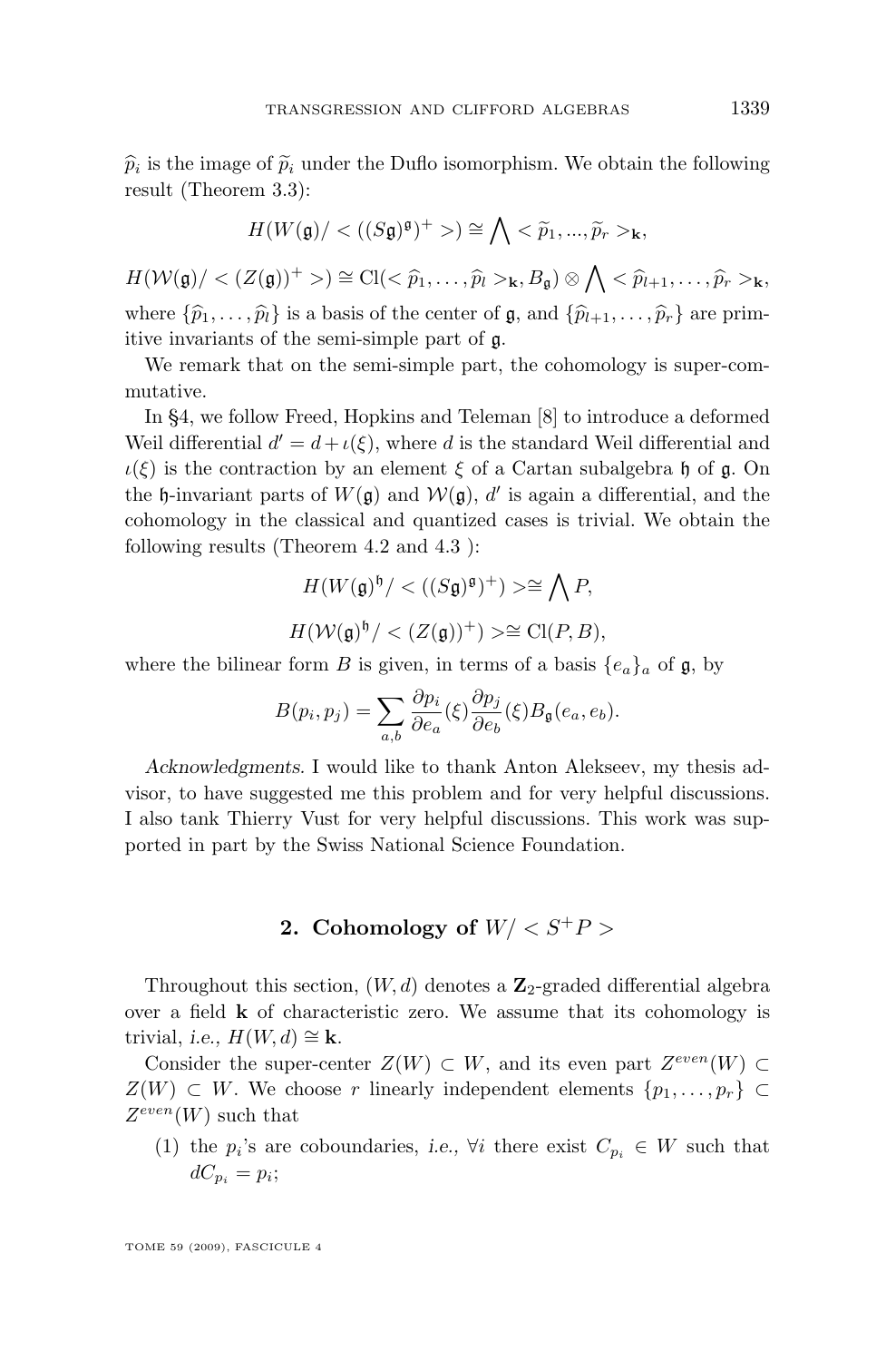<span id="page-4-0"></span>(2) the subalgebra of W generated by the  $p_i$ 's and the unit is a symmetric algebra *SP* of the vector space  $P = \langle p_1, \ldots, p_r \rangle_k$ , *i.e.*,  $SP = \mathbf{k}[p_1, \ldots, p_r].$ 

Let  $S^+P$  be the augmented ideal of  $SP$ , *i.e.*,  $S^+P = \text{ker}(\pi)$ , where  $\pi : SP \to \mathbf{k}$  is the augmentation map sending all generators  $\{p_i\}_{i=1...r}$  to zero. Note that the differential vanishes on  $SP$  and  $S^+P$ .

Let  $\langle S^+P \rangle$  be the ideal in W generated by  $S^+P$ . As the differential vanishes on  $S^+P$ , it descends to the quotient algebra  $W/<sub>S</sub><sup>+</sup>P$ , and we obtain a new  $\mathbb{Z}_2$ -graded differential algebra  $(W/ \langle S^+P \rangle, d)$ . The main result of this section is the computation of its cohomology.

*Remark 2.1.* — The elements  $C_p$  are defined up to coboundaries, but the classes  $[C_p]_d \in H(W/ $S^+P>$ , d) are uniquely determined by p. We$ call  $C_p$  a cochain of transgression. This name comes from the classical Weil algebra, see [\[11\]](#page-22-0), Section 6.5.

*Remark 2.2. —* We can begin with a Z-graded algebra, by considering the induced  $\mathbf{Z}_2$ -grading.

*Example 2.3.* — Consider a finite dimensional vector space V, and its Koszul algebra  $K(V) = SV \otimes \bigwedge V$  with its differential  $d_{K(V)}$  (given on generators by  $d_{K(V)}(1 \otimes x) = x \otimes 1$  and  $d_{K(V)}(x \otimes 1) = 0$ , see Chapter 3 of [\[9\]](#page-21-0)). It is well known that the Koszul complex is acyclic. We have  $SV \subset Z^{even}(K(V))$ , and  $SV = \mathbf{k}[v_1,\ldots,v_n]$  where  $\{v_1,\ldots,v_n\}$  is a basis of V. Here we consider  $P = V$ . Then the quotient algebra  $K(V)/\langle S^+V \rangle =$  $\bigwedge V$  is isomorphic to the exterior algebra and  $d_{K(V)/\leq S+V>} = 0$ . This implies that  $H(K(V)) < S^+V > = \bigwedge V$ .

*Remark 2.4. —* As SP is contained in the even part of the super-center of W, W has the structure of a  $\mathbb{Z}_2$ -graded SP-module. The action of SP on  $W$  is given by the multiplication on  $W$ .

We remark that in the previous example the cohomology is given by the exterior algebra of the vector space  $V$ . In general, we have the following theorem:

Theorem 2.5. — *Let* W *and* SP *be as above. If* W *is a free* SP*-module, we have an algebra isomorphism*

$$
H(W/,d)\cong Cl(P,B).
$$

*Moreover, this isomorphism is given by*  $P \ni p \rightarrow [C_p]_d \in H(W / \langle S^+ P \rangle)$ , where  $C_p$  is a cochain of transgression for p. The symmetric bilinear form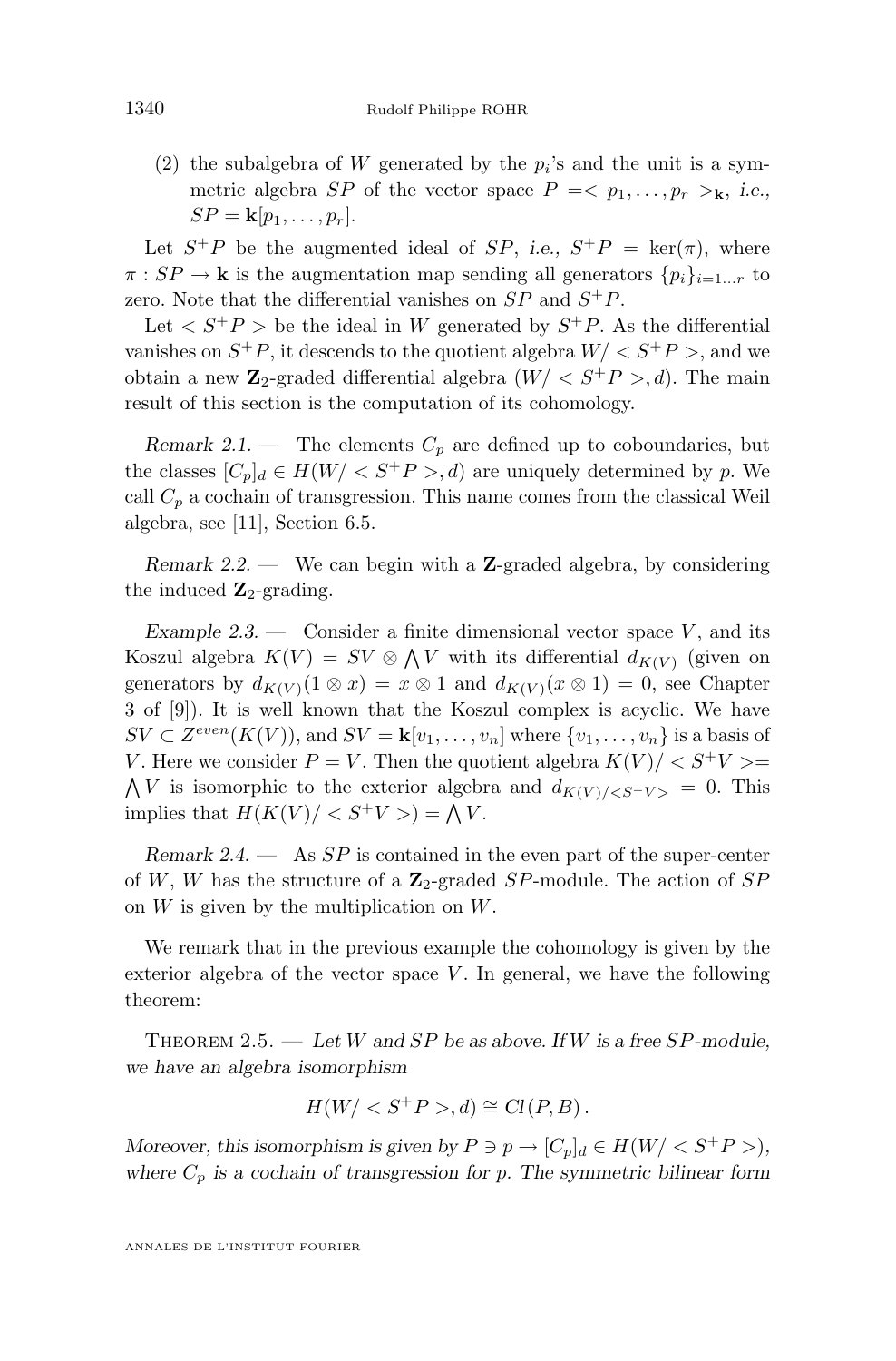<span id="page-5-0"></span>B *is given by*

(2.1) 
$$
B: P \times P \rightarrow \mathbf{k},
$$

$$
(p,q) \mapsto B(p,q) := \frac{1}{2} \Big[ C_p \cdot C_q + C_q \cdot C_p \Big]_d.
$$

*Remark 2.6. —* The bilinear form is well defined;

- (1) for  $p, q \in P$ , we have  $d[C_p, C_q] = 0$ . This implies that  $[[C_p, C_q]] \in$ d  $H(W, d) \cong \mathbf{k}$ :
- (2) this definition does not depend on the choice of  $C_p$  and  $C_q$ . Indeed, let  $C'_p = C_p + da$  and  $C'_q = C_q + db$ , then  $[C'_p, C'_q] = [C_p, C_q] +$  $[C_p, db] + [da, C_q] + [da, db] = [C_p, C_q] + d[C_p, b] + d[a, C_q] + d([a, db]).$

*Remark 2.7.* — The bilinear form vanishes if the algebra is  $\mathbb{Z}_{+}$ -graded<sup>(1)</sup>. Indeed, the elements  $C_p$  are of degree at least 1, hence  $[C_p, C_q]$  is of degree at least 2.

*Example 2.8. —* As in the previous example, we consider the Koszul algebra  $K(V)$ . But now, let  $\mathcal G$  be a finite reflection group acting on V. Fol-lowing Chevalley (see [\[5\]](#page-21-0)), the invariant part  $(SV)^{\mathcal{G}}$  is generated by  $n =$  $dim(V)$  algebraically independent homogeneous polynomials, *i.e.*,  $(SV)^{\mathcal{G}} =$  $\mathbf{k}[p_1,...,p_n]$ . Moreover SV is a free  $(SV)^{\mathcal{G}}$ -module (see [\[14\]](#page-22-0), Chapter 5, Section 5.2). By applying Theorem [2.5](#page-4-0) with  $P = \langle p_1, ..., p_n \rangle_k$ , we get  $H(K(V))$  <  $((SV)^{G})^{+} \geq \mathbb{R}$  A P (the bilinear form vanishes because the Koszul algebra is  $\mathbb{Z}_+$ -graded), and a possible choice of cochains of transgression is given by

(2.2) 
$$
p \to \frac{1}{\deg(p) + 1} \frac{\partial p}{\partial e_a} \otimes e_a, \text{(2)}
$$

where  $\{e_a\}$  is a basis of V.

*Example 2.9.* — As in the previous example, let V be a vector space, and  $\{p_1, ..., p_n\}$  the generators of  $(SV)^{\mathcal{G}}$ . Here we consider a *deformed* version of the Koszul algebra,  $\mathcal{K}(V, B_V) = SV \otimes \text{Cl}(V, B_V)$ , with  $B_V$  some bilinear form on V (not necessarily non degenerate). The differential is given on generators by  $d(1 \otimes x) = x \otimes 1$ , whence  $d(x \otimes 1) = 0$ . The cohomology of  $\mathcal{K}(V, B_V)$  is trivial. As in the previous example  $\mathcal{K}(V, B)$  is a free  $(SV)^{\mathcal{G}}$ module, and then with  $P = \langle p_1, ..., p_n \rangle_k$ , we get  $H(\mathcal{K}(V, B_V)/\langle S^+P \rangle_k)$  $\cong$  Cl(P,  $B_V$ ). Moreover we have the same choice for cochains of transgression as in the previous example. This allows us to calculate the bilinear

<sup>(1)</sup> by  $\mathbb{Z}_{+}$ -graded we mean  $\mathbb{Z}_{-}$  graded with all components of degree less than 0 vanishing (2) here we use the convention that we sum over a repeated index, *i.e.,* in this case  $\frac{\partial p}{\partial e_a} \otimes e_a = \sum_a \frac{\partial p}{\partial e_a} \otimes e_a$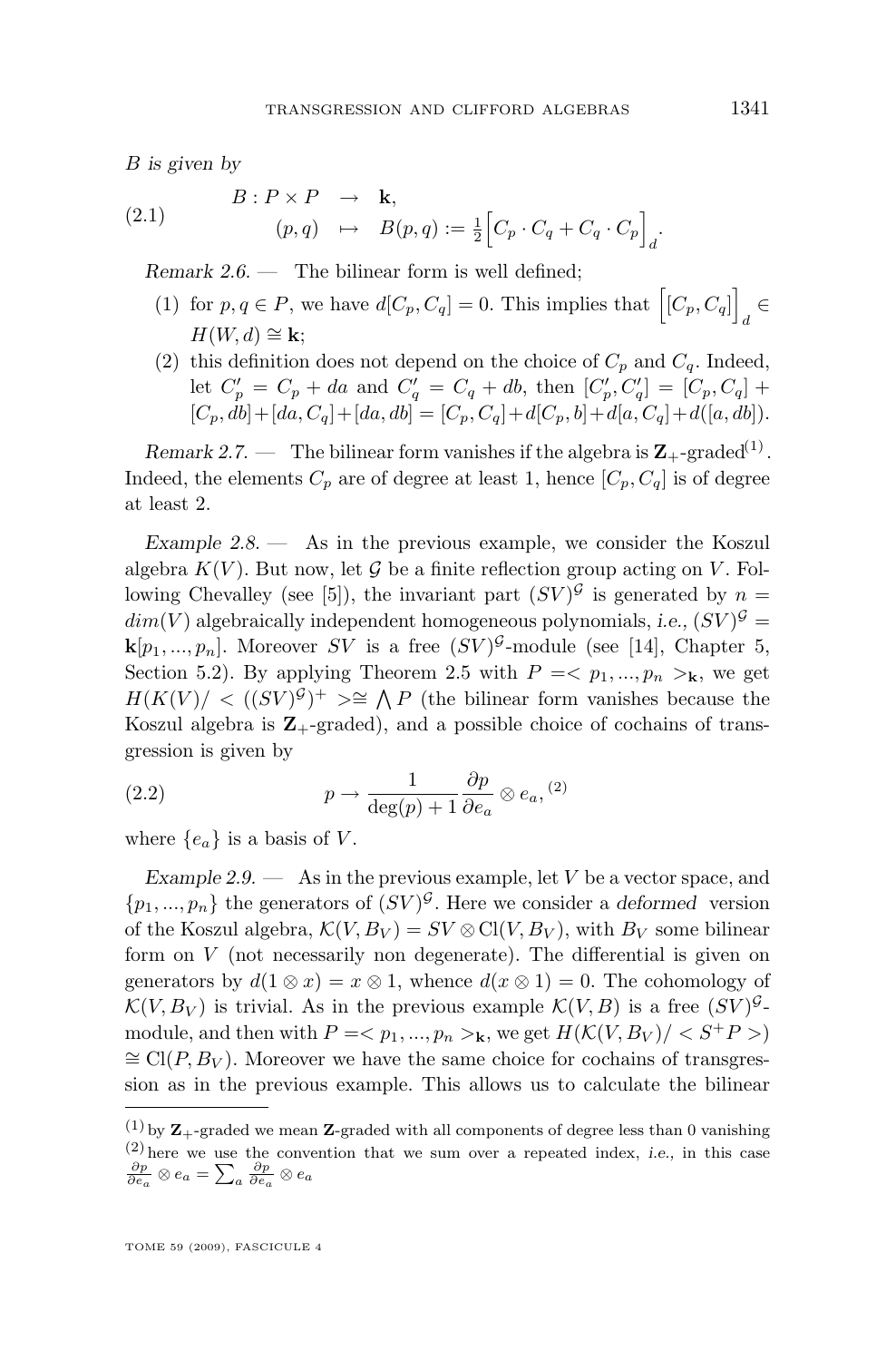<span id="page-6-0"></span>form B:

(2.3) 
$$
B(p_i, p_j) = \left[\frac{\partial p_i}{\partial e_a} \frac{\partial p_j}{\partial e_b} B_V(e_a, e_b)\right]_d.
$$

Note that the bilinear form  $B$  vanishes, if each polynomial is of degree at least 2.

All the statements of these two examples will be proved in the next section.

The proof of Theorem [2.5](#page-4-0) will proceed by induction and will use the universal-coefficient theorem for the cohomology of a  $\mathbb{Z}_2$ -graded modules (see Appendix [A](#page-17-0) for the proof).

Theorem 2.10 (Universal-coefficient theorem for the cohomology of  $\mathbb{Z}_2$ -graded modules). — Let W be a  $\mathbb{Z}_2$ -graded free R-differential module, *where* R *is a principal commutative unitary ring, and let* M *be a* R*-module. Then we have the following exact sequences:*

$$
0 \to H^i(W) \otimes_R M \to H^i(W \otimes_R M) \to \text{Tor}_R(H^{i+1}(W), M) \to 0
$$

where  $i = 0, 1$ , and these exact sequences split.

*Moreover we have*

$$
H^i(W\otimes_R M)=H^i(W)\otimes_R M\oplus (h^i)^*(\operatorname{Tor}_R(H^{i+1}(W),M)),
$$

where  $(h^i)^*$  is the R-module homomorphism induced by the right inverse *of the restriction of the differential to* W<sup>i</sup> *.*

To apply this theorem, we need the following SP-module.

DEFINITION 2.11. — Let  $M = \mathbf{k}$  and define a SP-module structure by

 $p \cdot v = \pi(p)\alpha$ ,

*where*  $\pi : SP \to \mathbf{k}$  *is the augmentation map.* 

With this definition we have

$$
(W/S+P>,d) \cong (W \otimes_{SP} M, d \otimes 1).
$$

To prove Theorem [2.5,](#page-4-0) we proceed by induction on the dimension of  $P$ , *i.e.*, the number r of generators  $\{p_i\}_{i=1,\dots,r}$  of SP. For this we introduce the following sequence  $\{(W_i, d_i)\}_{i=0,\dots,r}$  of differential algebras :

$$
(W_0, d_0) = (W, d)
$$
 and  $(W_i, d_i) = (W_{i-1} \otimes_{SP_i} M, d_{i-1} \otimes 1)$   $r \ge i \ge 1$ ,

where  $P_i = \langle p_i \rangle_k$ . It is obvious that  $W \otimes_{SP} M \cong W_r$ , and if W is a free SP-module, then  $W_i$  is a free SP<sub>j</sub>-module for all  $j > i$ .

We now take the first step, the calculation of the cohomology of  $(W_1, d_1)$ .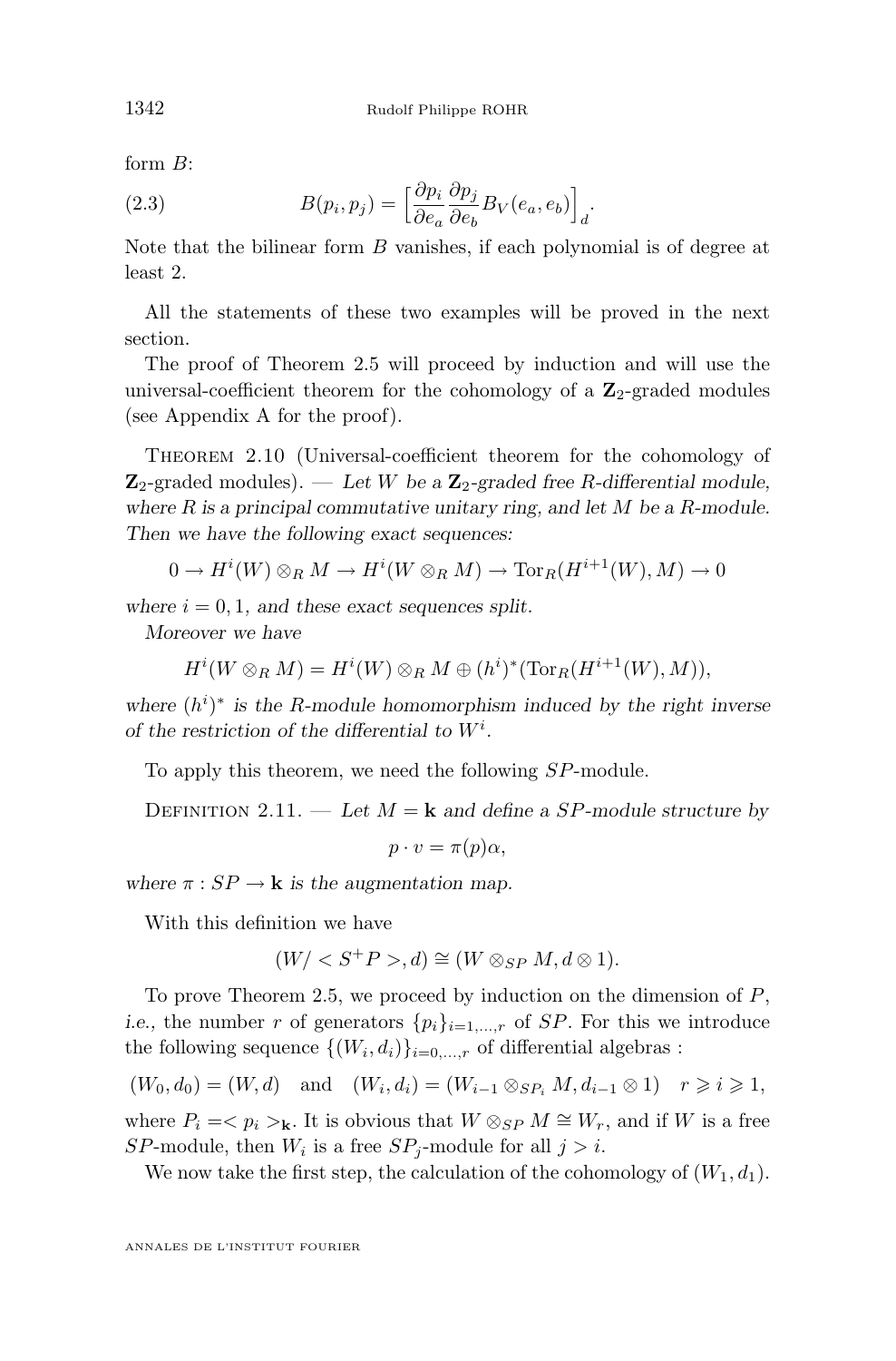PROPOSITION 2.12. — *If*  $W_1$  *is a free*  $SP_1$ -module, we have  $H(W_1, d_1) \cong$  $Cl(P_1, B)$ *. Moreover the isomorphism is given by*  $p_1 \rightarrow [C_{p_1}]_{d_1} \in H(W_1, d_1)$ *,* where  $dC_{p_1} = p_1$ .

*Proof.*

(1) We apply the universal-coefficient theorem [2.10](#page-6-0) with  $W = W_1$ ,  $R = SP_1$  and M as above. For  $i = 0$  we have the exact sequence

$$
0 \longrightarrow H^0(W_1) \otimes_{SP_1} M \longrightarrow H^0(W_1 \otimes_{SP_1} M) \longrightarrow 0,
$$

and for  $i = 1$  we have

$$
0 \longrightarrow H^1(W_1 \otimes_{SP_1} M) \longrightarrow \text{Tor}_{SP_1}(H^0(W_1), M) \longrightarrow 0.
$$

These two exact sequences imply that

$$
H(W_1) \cong \mathbf{k} \oplus \text{Tor}_{SP_1}(H^0(W_1), M).
$$

We have to calculate the torsion product  $\text{Tor}_{SP_1}(H^0(W_1), M)$ . For this consider the following free resolution of  $SP_1$ -module over  $H^0$  $(W_1) = {\bf k},$ 

$$
0 \longrightarrow SP_1 \cdot p_1 \xrightarrow{\iota} SP_1 \cdot 1 \longrightarrow \mathbf{k} \longrightarrow 0,
$$

where  $\iota$  is the canonical injection. Now we make the tensor product with M. We then obtain the exact sequence of  $SP<sub>1</sub>$ -modules

$$
0 \longrightarrow \text{Tor}_{SP_1}(\mathbf{k}, M) \longrightarrow SP_1 \cdot p_1 \otimes_{SP_1} M
$$
  

$$
\xrightarrow{\iota \otimes 1} SP_1 \cdot 1 \otimes_{SP_1} M \longrightarrow \mathbf{k} \otimes_{SP_1} M \longrightarrow 0
$$

We have  $\text{Tor}_{SP_1}(H^0(W_1), M) \cong \text{Ker}(\iota \otimes 1) = \mathbf{k} \cdot (p_1 \otimes 1)$ . This implies that

$$
H(W_1) \cong \mathbf{k} \oplus \mathbf{k} \cdot p_1,
$$

as k-vector spaces.

(2) To give the isomorphism we need to calculate  $(h^1 \otimes 1)(p_1 \otimes 1)$ , where  $h^1$  is a right inverse of  $d_1$ . Since  $dC_{p_1} = p_1$ , we can choose  $(h^1 \otimes 1)(p_1 \otimes 1)) = (C_{p_1} \otimes 1)$ , and then

$$
(h^1)^*(\text{Tor}_{SP_1}(H^0(W_1), M)) = [C_{p_1} \otimes 1]_{d_1} \cong [C_{p_1}]_{d_1} \in H(W_1, d_1).
$$

(3) The last step is to compute the algebra structure. since  $d_1$  is a derivation on  $W_1$ , the algebra structure descends to the cohomology, *i.e.*,  $[C_{p_1}]_{d_1} \cdot [C_{p_1}]_{d_1} = [C_{p_1} \cdot C_{p_1}]_{d_1}$ . Using the definition of the bilinear form [\(2.1\)](#page-5-0), we have  $[C_{p_1} \cdot C_{p_1}]_{d_1} = B(p_1, p_1)$ .

We now begin the proof of the main theorem.

 $\Box$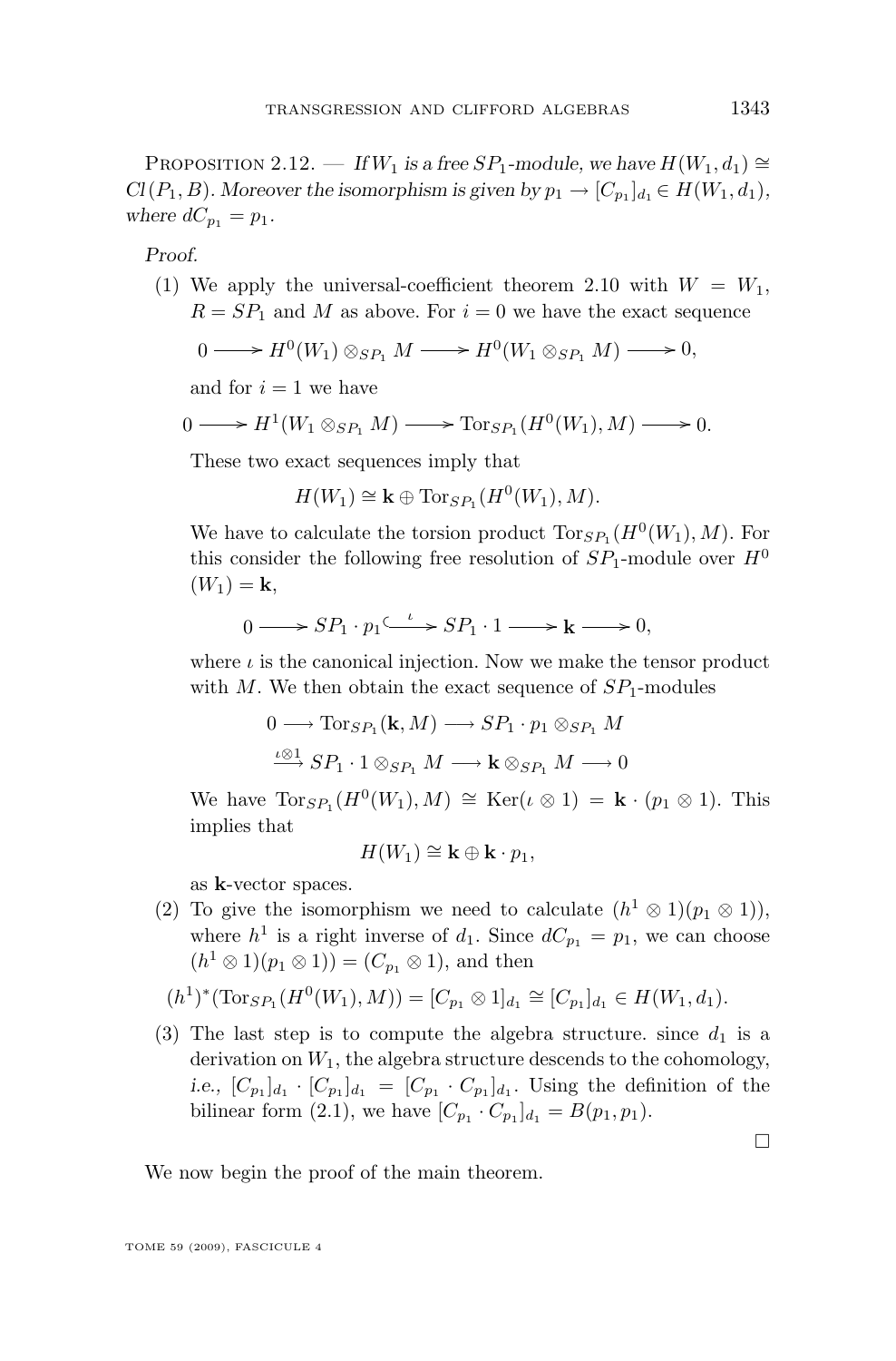<span id="page-8-0"></span>*Proof of Theorem [2.5.](#page-4-0)* — We proceed by induction on the dimension r of P. For  $r = 1$  it is given by the above proposition.

- (1) We use Theorem [2.10](#page-6-0) with  $R = SP_{n+1}$  and  $W = W_n$ . We obtain the following exact split sequences  $(i = 0, 1)$ :
- $0 \to H^{i}(W_n) \otimes_{SP_{n+1}} M \to H^{i}(W_{n+1}) \to \text{Tor}_{SP_{n+1}}(H^{i+1}(W_n), M) \to 0.$

Then we have

$$
H^{i}(W_{n+1}) = \mathrm{Cl}^{i}(\langle [C_{p_1}], \ldots, [C_{p_n}] \rangle_{\mathbf{k}}, B) \oplus (h^{i})^* \mathrm{Tor}_{SP_{n+1}}(H^{i+1}(W_n), M)
$$

as  $SP_{n+1}$ -modules. The next step consists in calculating the last term of this equality.

(2) Let  $\{[C_{p_I}]\}$  be a **k**-basis of  $H^{i+1}(W_n)$   $(I = (i_1, ... i_k)$  with  $1 \le i_1 <$  $\ldots < i_k \leq n$  and  $C_{p_I} = C_{p_{i_1}} \cdot \ldots \cdot C_{p_{i_k}}$ . We obtain the following free exact sequence of  $SP_{n+1}$ -modules over  $H^{i+1}(W_n)$ :

$$
0 \to \bigoplus_{I} SP_{n+1} \cdot p_{n+1} C_{p_I} \xrightarrow{\iota} \bigoplus_{I} SP_{n+1} \cdot C_{p_I} \to H^{i+1}(W_n) \to 0,
$$

and consequently  $\text{Tor}_{SP_1}(H^{i+1}(W_1), M) = \bigoplus_I \mathbf{k} \cdot (p_{n+1}C_{p_I} \otimes 1).$ We have  $d_{n+1}^i(C_{p_{n+1}}C_{p_I}) = p_{n+1}C_{p_I}$ . This implies that

$$
(h^i)^* \operatorname{Tor}_{SP_{n+1}}(H^{i+1}(W_n), M) = \bigoplus_{I} \mathbf{k} \cdot ([C_{p_{n+1}}][C_{p_I}]),
$$

and then finally

$$
H^{i}(W_{n+1}) = \mathcal{C}1^{i}(< [C_{p_{1}}], ..., [C_{p_{n}}] >_{\mathbf{k}}, B) \oplus \bigoplus_{I} \mathbf{k} \cdot ([C_{p_{n+1}}] \cdot [C_{p_{I}}])
$$

as  $SP_{n+1}$ -modules.

(3) The last step is the algebra structure. We have for all  $k \leq n$  that

$$
\Big[[C_{p_{n+1}}, C_{p_k}]\Big] = B(p_{n+1}, p_k).
$$

This implies that  $H(W_{n+1})$  injects in  $Cl( $[C_{p_1}],...,[C_{p_{n+1}}]>_{\mathbf{k}}, B)$ .$ Since they have the same dimension, they are equal.

 $\Box$ 

*Remark 2.13. —* This proof of Theorem [2.5](#page-4-0) still applies if we assume only that W is a free  $SP_i$ -module for all i.

We now give an isomorphism theorem. Let  $W_I$  and  $W_{II}$  be two  $\mathbb{Z}_2$ graded differentials. Denote by  $SP<sub>I</sub>$  and  $SP<sub>II</sub>$  the choice of the subalgebra of coboundaries elements in the even part of their center.

THEOREM 2.14. — Let  $\Phi: W_I \to W_{II}$  be a graded differential vector *space homomorphism, such that:*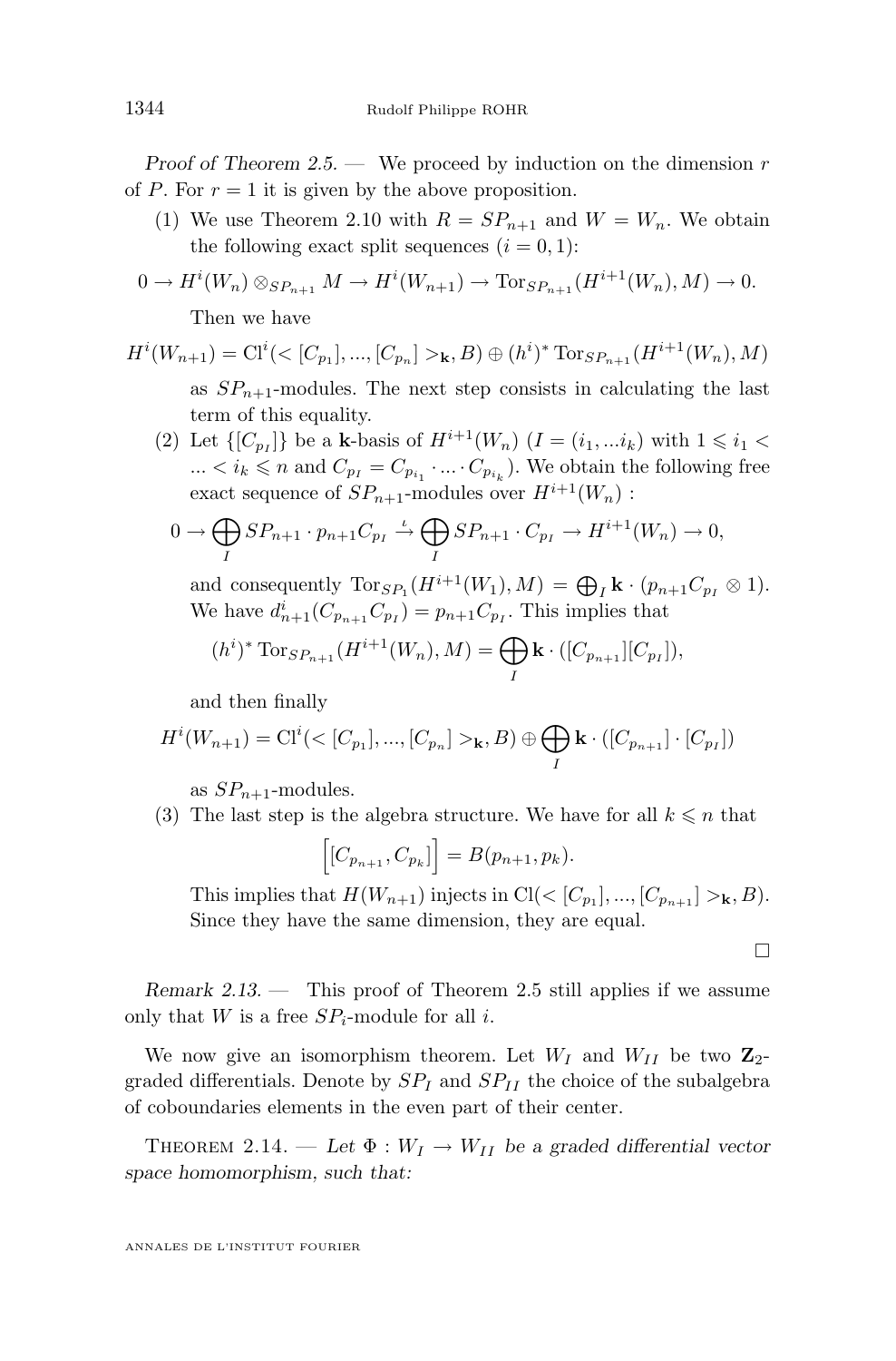- <span id="page-9-0"></span>(1) its restriction to  $SP<sub>I</sub>$  is an algebra isomorphism between  $SP<sub>I</sub>$  and  $SP_{II}$ , i.e.,  $\Phi : SP_I \stackrel{\cong}{\longrightarrow} SP_{II}$ ;
- (2) *it commutes with the SP-module structure, i.e., we have*  $\Phi(pz)$  =  $\Phi(p)\Phi(z)$ ,  $\forall p \in SP_I$  and  $\forall z \in W_I$ .

*Then it induces a vector space isomorphism in cohomology,*

$$
\overline{\Phi}: H(W_I) < S^+P_I > \implies H(W_{II}) < S^+P_{II} > \text{)}.
$$

*If in addition* Φ *is an algebra homomorphism, then this is an algebra isomorphism in cohomology.*

*Proof. —* Firstly we remark that Φ induces a SP-module homomorphism

$$
\bar{\Phi}: H(W_I) < S^+P_I > H(W_{II}) < S^+P_{II} > H(W_{II})
$$

in cohomology. Secondly let  $p_{II}$  be a generator of  $SP_{II}$ . Then there exists  $p_I \in P_I$  such that  $\Phi(p_I) = p_{II}$ . Let  $C_{p_I}$  be a cochain of transgression for  $p_I$ , then  $\Phi(C_{p_I})$  is a cochain of transgression for  $p_{II}$ , *i.e.*,  $\bar{\Phi}$  is surjective and hence bijective.

For the last statement, we remark that if  $\Phi$  is an algebra homomorphism, then  $B(\Phi(p), \Phi(q)) = \Phi(B(p, q))$  for all  $p, q \in SP_I$ .

*Remark 2.15. —* In order for the homomorphism Φ to induce an algebra isomorphism in cohomology, it suffices that the bilinear forms be isomorphic.

#### **3. Classical and quantized Weil algebras**

In this section, g denotes a complex reductive Lie algebra. The classical Weil algebra  $W(\mathfrak{g})$  of  $\mathfrak{g}$  is a  $\mathbb{Z}_+$ -graded  $\mathfrak{g}$ -differential algebra (see [\[1\]](#page-21-0)). We recall its definition and some elementary facts. The classical Weil algebra is defined by

$$
W(\mathfrak{g})=S\mathfrak{g}^*\otimes\bigwedge\mathfrak{g}^*.
$$

The grading is given by degree 2 on generators of  $S\mathfrak{g}^*$  and degree 1 on generators of  $\Lambda$  $\mathfrak{g}^*$ . Using an invariant non degenerate bilinear form we identify  $\mathfrak g$  with its dual  $\mathfrak g \cong \mathfrak g^*$ .

The g-differential algebra structure is given by the following three derivations:

*the contraction*  $\mathfrak{g} \ni x \to \iota(x) \in \text{Der}^{-1}(W(\mathfrak{g}))$ , where  $\iota(x)(a \otimes b) =$  $a \otimes \iota(x) b$  is the usual contraction on the exterior algebra,

*the adjoint action*  $\mathfrak{g} \ni x \to L(x) \in \text{Der}^0(W(\mathfrak{g}))$ , where  $L(x)(a \otimes b) =$  $L_{S_{\mathfrak{g}}}(x)$   $a \otimes b + a \otimes L_{\bigwedge \mathfrak{g}}(x)$  is given by the usual adjoint action on the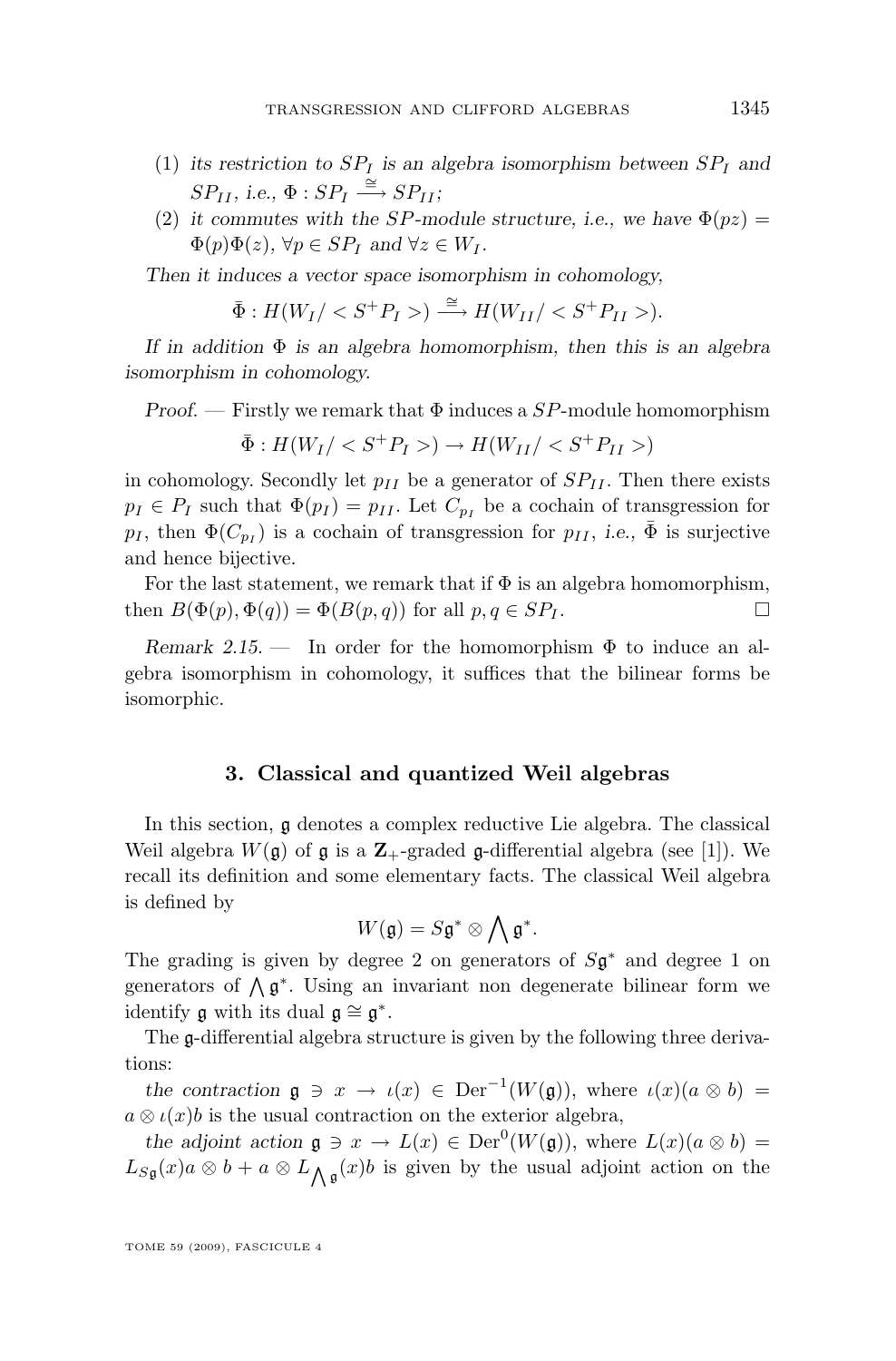symmetric and on the exterior algebra, *i.e.,* the extension by derivation of the Lie bracket,

the differential  $d \in \text{Der}^1(W(\mathfrak{g}))$  is defined on generators by

$$
d(1\otimes x) = x\otimes 1 + 1\otimes \lambda(x),
$$

where  $\lambda: \mathfrak{g}^* \to \bigwedge^2 \mathfrak{g}^*$  is the dual of the Lie bracket.

These three derivations satisfy the following relations:

$$
[L(x), L(y)] = L([x, y]), \t [L(x), \iota(y)] = \iota([x, y]),
$$
  
the Cartan formula  $[\iota(x), d] = L(x),$ 

and all other brackets vanish.

The cohomology of the Weil algebra is trivial, *i.e.*,  $H(W, d) \cong \mathbb{C}$ .

The quantized Weil algebra  $W(\mathfrak{g})$  is an interesting deformation of  $W(\mathfrak{g})$ . It is also a  $\mathfrak g$ -differential algebra, but is only  $\mathbb Z_2$ -graded. It is defined by

$$
\mathcal{W}(\mathfrak{g})=U\mathfrak{g}\otimes \mathrm{Cl}(\mathfrak{g},B_{\mathfrak{g}}),
$$

with  $B_{\mathfrak{g}}$  some nondegenerate invariant bilinear form on  $\mathfrak{g}$  (see [\[1\]](#page-21-0) or [\[2\]](#page-21-0)). Let  ${e_i}$  and  ${e^i}$  be a pair of dual bases of  $\mathfrak{g}$ , and  $f_{abc}$  be the structure constants, *i.e.*,  $[e_a, e_b] = f_{abc}e^c$ .

In the quantized case the three derivations are given by commutators. Let

$$
g_i = -\frac{1}{2}f_{iab}e^a e^b,
$$
  

$$
\mathcal{D} = e^a \otimes e_a - \frac{1}{6}f_{abc}1 \otimes e^a e^b e^c,
$$

then

$$
\iota(e_i) = ad(1 \otimes e_i), \quad L(e_i) = ad(e_i \otimes 1 + 1 \otimes g_i) \quad \text{and } d = ad(\mathcal{D}).
$$

There is an isomorphism of g-differential algebras between the classical and quantized Weil algebras, namely the quantization map  $\mathcal{Q}: W(\mathfrak{g}) \to$  $W(\mathfrak{g})$ . It is a  $\mathbb{Z}_2$ -graded vector space isomorphism which commutes with the contraction, the adjoint action and the differential (see Section 6 of [\[1\]](#page-21-0) or Section 4.3 of  $[2]$ ).

*Remark 3.1.* — It is well known that there exists an algebra isomorphism between  $(S\mathfrak{g})^{\mathfrak{g}}$  and the center  $Z(\mathfrak{g})$  of  $U\mathfrak{g}$ , the Duflo isomorphism (see [\[7\]](#page-21-0)). The quantization map restricts to the Duflo isomorphism, on  $(S\mathfrak{g})^{\mathfrak{g}}\otimes 1.$ 

*Remark 3.2. —* The restriction of the quantization map to the exterior algebra  $1 \otimes \bigwedge \mathfrak{g}$  gives the usual Chevalley symmetrization map.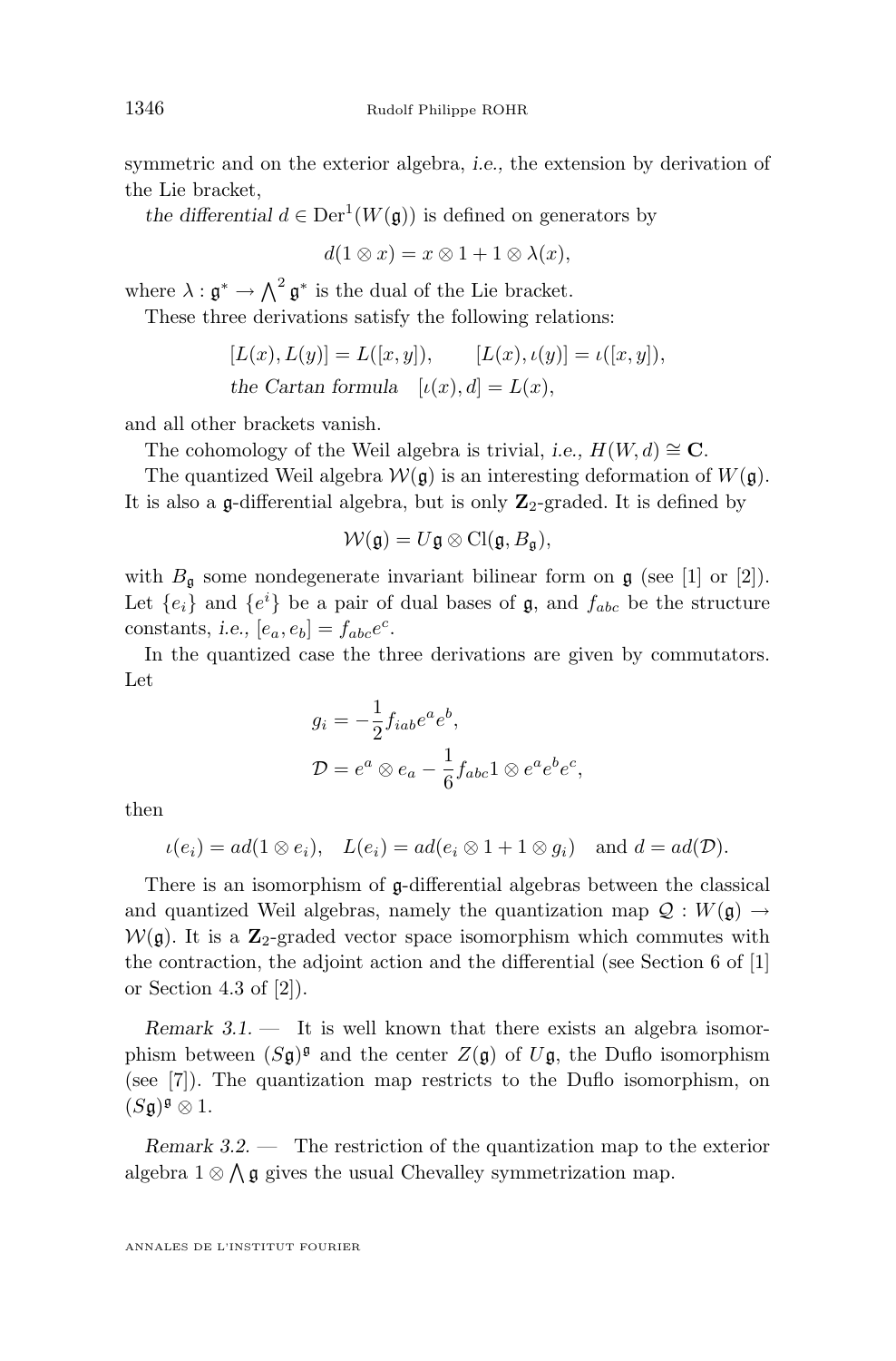Let h be a Cartan subalgebra of  $\mathfrak{g}$ ; we can consider Weil algebras  $W(\mathfrak{h})$ and  $W(\mathfrak{h})$ . In these two cases, the adjoint action vanishes and the differential is less complicated. We have as differential algebra that they are the Koszul algebras of  $\mathfrak h$ . More precisely we have  $W(\mathfrak h) = K(\mathfrak h)$  and  $W(\mathfrak{h}) = \mathcal{K}(\mathfrak{h}, B_{\mathfrak{h}})$ , where  $B_{\mathfrak{h}}$  is the restriction to  $\mathfrak{h}$  of  $B_{\mathfrak{g}}$ . Moreover for the classical Weil algebra there exists a differential algebra homomorphism. This is the Chevalley projection

$$
\Phi_{\mathrm{Ch}}: W(\mathfrak{g}) \to W(\mathfrak{h}) = K(\mathfrak{h}),
$$

which is the restriction homomorphism. For the quantized case there is a differential space homomorphism, the Harish-Chandra projection

$$
\Phi_{HC}: \mathcal{W}(\mathfrak{g}) \to \mathcal{W}(\mathfrak{h}) = \mathcal{K}(\mathfrak{h}, B_{\mathfrak{h}}).
$$

These two homomorphisms and the Duflo isomorphism give the following commutative diagram of graded algebra isomorphisms:



where W is the Weyl group of  $\mathfrak g$ . Using the same generators of  $(S\mathfrak h)^W$  as in Example [2.9,](#page-5-0) we obtain

$$
(S\mathfrak{g})^{\mathfrak{g}} = \mathbf{C}[\widetilde{p}_1, \dots \widetilde{p}_r],
$$
  

$$
Z(\mathfrak{g}) = \mathbf{C}[\widehat{p}_1, \dots \widehat{p}_r],
$$

with the following relations:

$$
\Phi_{HC}(\widehat{p}_i) = \widetilde{p}_i
$$
,  $\text{Duf}(\widetilde{p}_i) = (\widehat{p}_i)$ ,  $\Phi_{Ch}(\widetilde{p}_i) = p_i$ .

See Appendix [B](#page-19-0) for more details about the Harish-Chandra and Chevalley projections.

We give a description of these invariant polynomials. Let  $\mathfrak{g} = \mathfrak{z} \oplus \mathfrak{g}'$  be the decomposition of  $\mathfrak g$  into its center  $\mathfrak z$  and its semi-simple part  $\mathfrak g'$ . On the center we have  $S(\mathfrak{z})^3 = \mathbf{C}[\mathfrak{z}]$ . Then we can choose  $\{\widetilde{p}_1, \ldots, \widetilde{p}_l\}$  to be a basis of a whore  $l = \dim(\mathfrak{z})$ . This gives of  $\lambda$ , where  $l = \dim(\lambda)$ . This gives

$$
(S\mathfrak{g})^{\mathfrak{g}} = \mathbf{C}[\widetilde{p}_1,\ldots,\widetilde{p}_l,\widetilde{p}_{l+1},\ldots\widetilde{p}_r],
$$

where  $\{\widetilde{p}_{l+1}, \ldots \widetilde{p}_r\}$  are the generators on the semi-simple part. Moreover we can choose the polynomial  $\tilde{p}_{l+1}$  to be the Casimir polynomial, and  $deg(p_i) = m_i + 1$  where  $1 = m_{l+1} \leq m_{l+2} \leq \ldots \leq m_r$ . These integers are the exponents of the Lie algebra  $g'$ .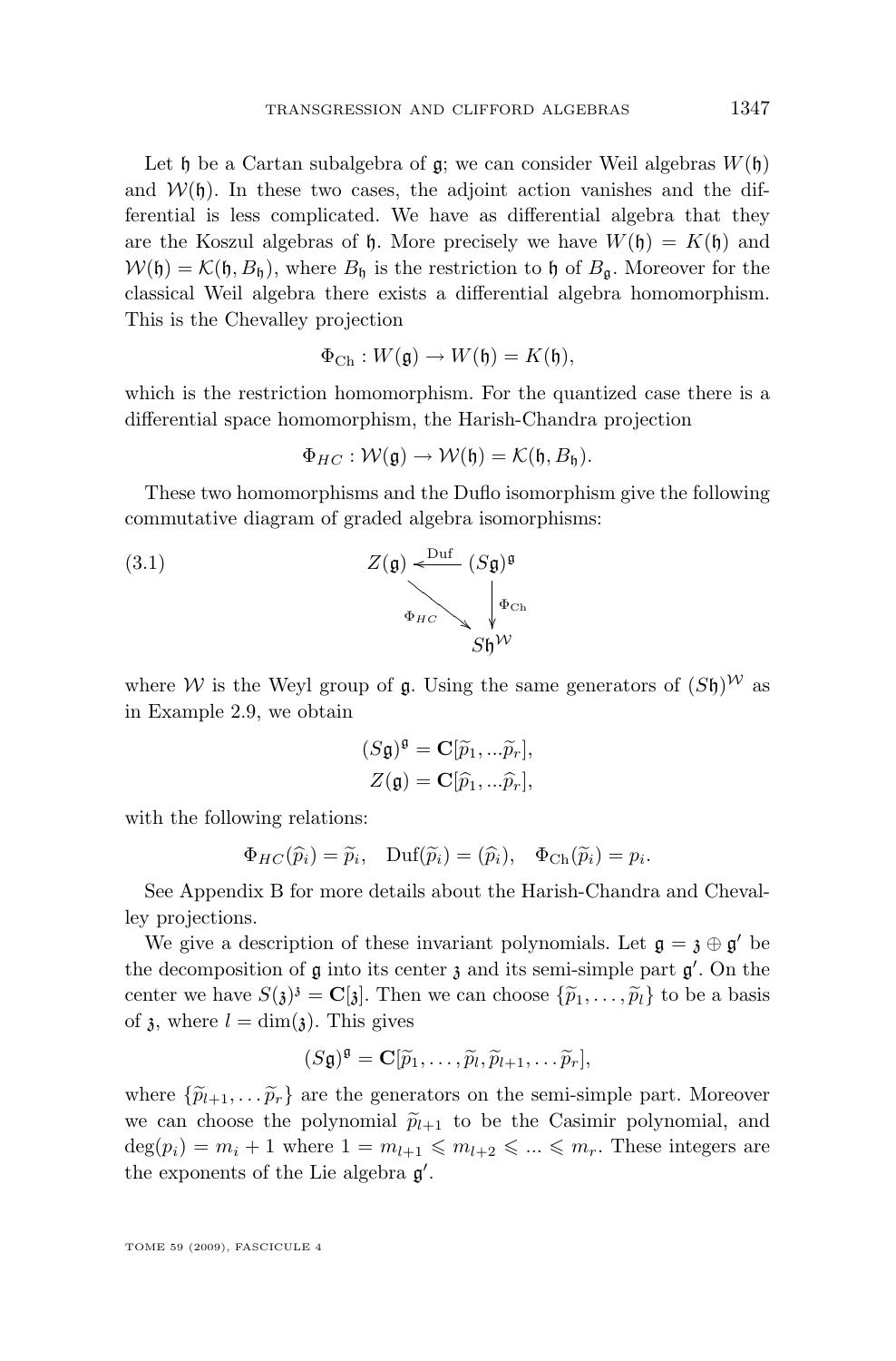<span id="page-12-0"></span>In the three cases elements of  $S\mathfrak{h}^W$ ,  $(S\mathfrak{g})^{\mathfrak{g}}$  and  $Z(\mathfrak{g})$  are coboundaries. So a natural choice for the vector space  $P$  for the Weil algebras is:

*for Weil algebras,*  $P_{W(\mathfrak{g})} = \langle \tilde{p}_1, ..., \tilde{p}_r \rangle_{\mathbf{C}},$ 

and for quantized Weil algebras,  $P_{\mathcal{W}(\mathfrak{g})} = \langle \hat{p}_1, \dots \hat{p}_r \rangle_{\mathbf{C}}$ .

In [\[10\]](#page-21-0), Kostant proved that  $S\mathfrak{g}$  is a free module over  $(S\mathfrak{g})^{\mathfrak{g}}$  and that Ug is a free module over its center  $Z(\mathfrak{g})$ . This implies that  $W(\mathfrak{g})$  is a free module over  $(S\mathfrak{g})^{\mathfrak{g}}$  and that  $\mathcal{W}(\mathfrak{g})$  is a free module over  $Z(\mathfrak{g})$ .

With this choice it is obvious that the hypotheses of Theorem [2.5](#page-4-0) are satisfied, and consequently the main results of this section are,

Theorem 3.3. — *We have, as algebras, that*

- (1)  $H(W(\mathfrak{g})/ < S^+P_{W(\mathfrak{g})}>) \cong \bigwedge P_W(\mathfrak{g}),$
- $(2)$   $H(\mathcal{W}(\mathfrak{g})/ < S^+P_{\mathcal{W}(\mathfrak{g})}>) \cong Cl( $\widehat{p}_1,\ldots,\widehat{p}_l>_{\mathbf{C}}, B_{\mathfrak{g}})\otimes \bigwedge < \widehat{p}_{l+1},\ldots,$$  $\widehat{p}_r >_{\mathbf{C}}$ .

*Remark 3.4. —* A choice of cochain of transgression for the elements of the semi-simple part of  $P_{W(\mathfrak{g})}$  is given in [\[11\]](#page-22-0) Theorem 62. The quantizations of the cochains of transgression of  $W(\mathfrak{g})$  are cochains of transgression for  $W(\mathfrak{g})$ , *i.e.*,  $\mathcal{Q}(C_{\widetilde{p}}) = C_{\mathcal{Q}(\widetilde{p})}$ .

*Remark 3.5. —* The algebra structure of the classical case is obvious. Indeed the classical Weil algebra is  $\mathbb{Z}_+$ -graded.

*Remark 3.6. —* Using Theorem [2.14,](#page-8-0) we conclude that the Chevalley projection  $\Phi_{Ch}W(\mathfrak{g}) \to W(\mathfrak{h}) = K(\mathfrak{h})$  induces an isomorphism in cohomology, *i.e.,*

$$
\Phi_{\mathrm{Ch}}: H(W(\mathfrak{g})/)\stackrel{\cong}{\longrightarrow} H(K(\mathfrak{h})/).
$$

To conclude the proof of the theorem we have to establish the algebra structure in the quantized case. For this we will prove that the Harish-Chandra projection

$$
\Phi_{HC} : \mathcal{W}(\mathfrak{g}) \to \mathcal{W}(\mathfrak{h}) = \mathcal{K}(\mathfrak{h}, B_{\mathfrak{h}})
$$

induces an algebra isomorphism in cohomology. Then with the statements of Example [2.9,](#page-5-0) with  $\mathcal{G} = \mathcal{W}$  the Weil group of  $\mathfrak{g}$  and  $V = \mathfrak{h}$ , this finishes the proof. But first we will prove all statements of Example [2.9.](#page-5-0) For this we will construct an explicit homotopy operator. The Koszul differential is given on generators by

 $d(1 \otimes x) = x \otimes 1$  and then  $d(x \otimes 1) = 0$ .

Define a derivation s on generators by

$$
s(1 \otimes x) = 0
$$
 and then  $s(x \otimes 1) = x$ .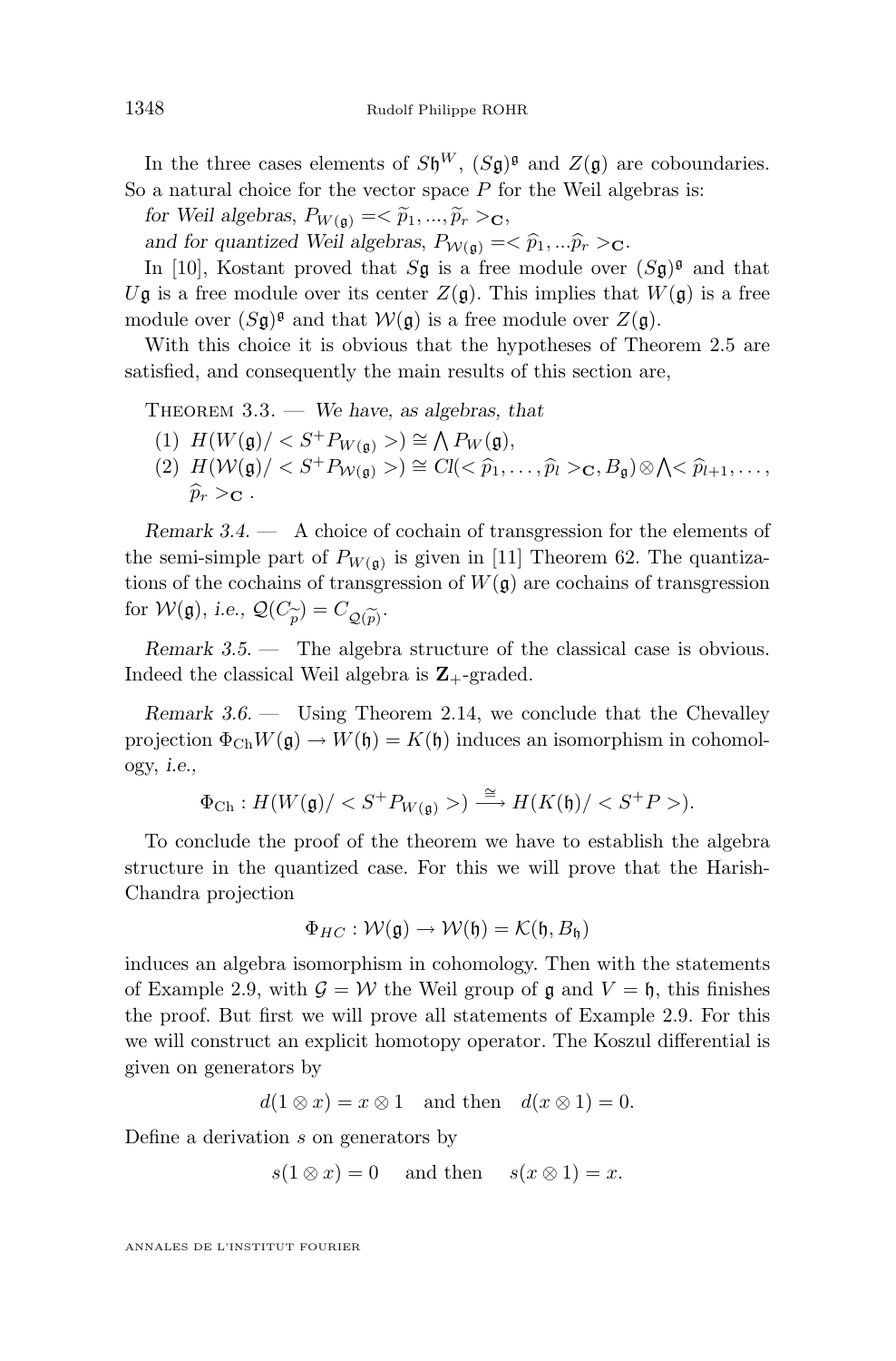<span id="page-13-0"></span>We have  $[d, s] = Id$  on generators. We want to show that the inclusion of scalars  $i: \mathbf{C} \to \mathcal{K}(V, B_V)$  and the augmentation map  $\pi: \mathcal{K}(V, B_V) \to \mathbf{C}$ (defined by sending generators to zero) are homotopy inverse. Since  $[d, s]$ is a derivation,  $[d, s] + i \cdot \pi$  is invertible on  $\mathcal{K}(V, B_V)$ , and we can define

(3.2) 
$$
h = s \cdot ([d, s] + i \cdot \pi)^{-1}.
$$

This operator is the desired homotopy operator, *i.e.*, we have  $[d, h] = id$  $i \cdot \pi$ .

Using the above homotopy operator on  $p \in P$  we obtain  $(d \cdot h)p = p$ . This implies that a choice for cochains of transgression is given by

$$
p \to h(p) = \frac{1}{\deg(p) + 1} \frac{\partial p}{\partial e_i} \otimes e_i \in SV \otimes \text{Cl}(V, B).
$$

This establishes [\(2.2\)](#page-5-0). It is obvious that the bilinear form is given by [\(2.3\)](#page-6-0).

With  $V = \mathfrak{g}$  the bilinear form vanishes on the semi-simple part. Indeed all polynomials of  $\{p_{l+1}, \ldots, p_r\}$  are of degree at least two. On the center we have  $B(p_i, p_j) = B_{\mathfrak{g}}(p_i, p_j)$   $(1 \leq i, j \leq l)$ .

The last step in the proof of Theorem [3.3](#page-12-0) is to prove that the Harish-Chandra projection induces an algebra isomorphism in cohomology.

Proposition 3.7. — *The Harish-Chandra projection*

$$
\Phi_{HC}^{\mathbf{L}} \mathcal{W}(\mathfrak{g}) \to \mathcal{W}(\mathfrak{h}) = \mathcal{K}(\mathfrak{h}, V)
$$

*satisfies the hypotheses of Theorem [2.14.](#page-8-0) Moreover it induces an algebra isomorphism in cohomology.*

*Proof.* — It satisfies hypothesis (a) because its restriction to  $Z(\mathfrak{g})$  and  $S\mathfrak{h}^W$  is an algebra isomorphism. Using [\(B.2\)](#page-21-0) we conclude that it satisfies hypothesis (b). For the bilinear form, we have that cochains of transgression are in the g-invariant part of  $W(q)$ . But on the h-invariant part the Harish-Chandra projection is an algebra homomorphism. Then we can conclude that  $B(p,q) = B(\Phi_{HC}(p), \Phi_{HC}(q))$  for all  $p,q \in \mathcal{W}(\mathfrak{g})$ . This implies the algebra isomorphism in cohomology.

#### **4. Deformation of the Weil differential**

In [\[8\]](#page-21-0), Freed, Hopkins and Teleman introduce a deformation of the Weil differential in the quantized case. For this, fix an element  $\xi \in \mathfrak{h}$ . The deformation of  $D$  is then given by

$$
\mathcal{D}'=\mathcal{D}-1\otimes \xi.
$$

TOME 59 (2009), FASCICULE 4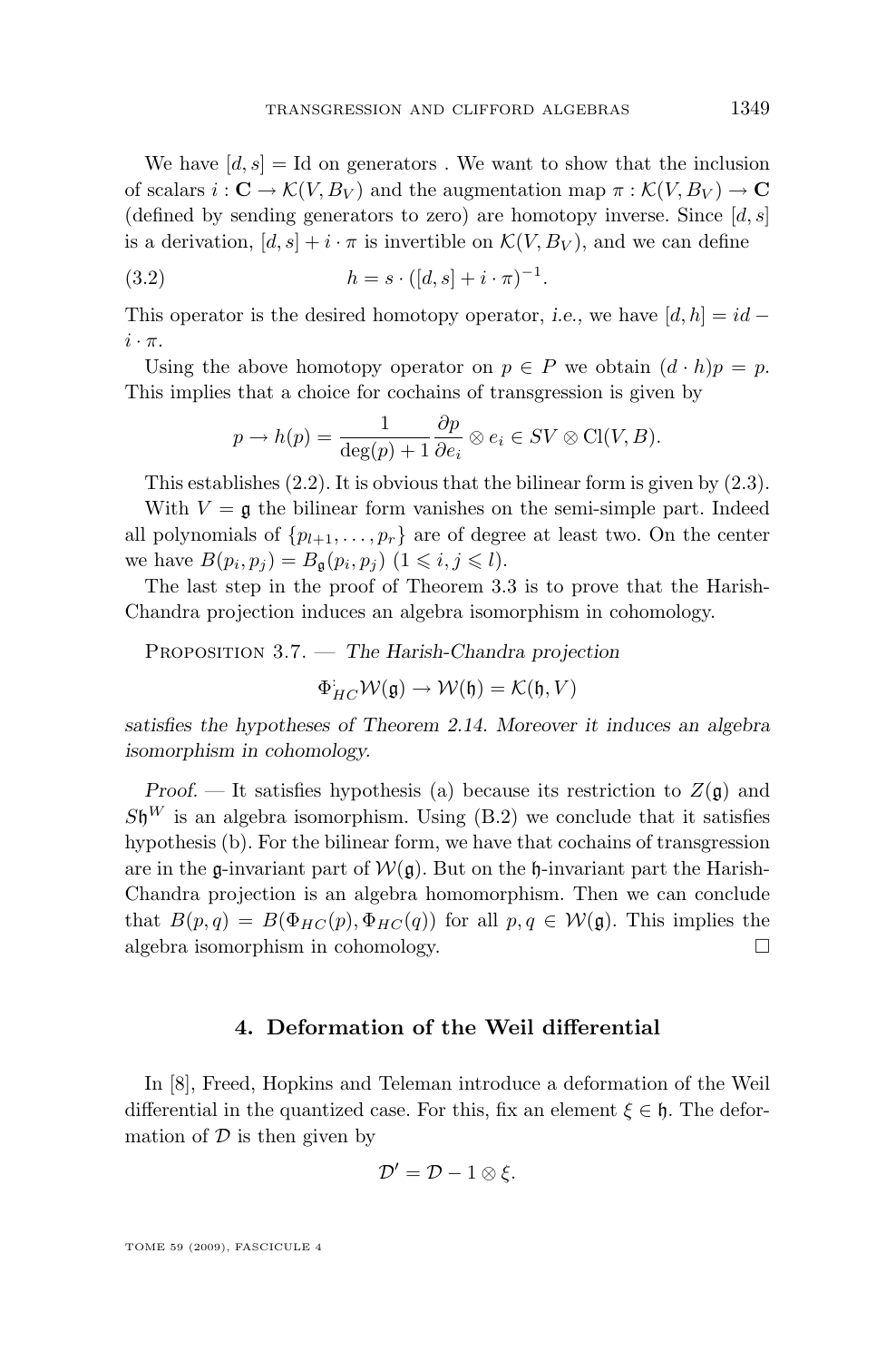This provides a new even derivation d' given by  $d' = d - \iota(\xi)$ . Its square is given by  $d^2 = -[d, \iota(\xi)] = -L(\xi)$  (using Cartan's formula). Hence it is a differential on the kernel of  $L(\xi)$ .

The main result of this section is to give results analogous to Theorem [3.3](#page-12-0) and Example [2.9](#page-5-0) for the deformed differential.

#### **4.1.** The case of the Koszul algebra,  $\mathcal{K}(V, B)$

Let  ${e_a}$  be a basis of V. Decompose  $\xi$  in this basis, say  $\xi = \xi^a e_a$ . The deformed differential is given on generators by

$$
d'(1 \otimes e_a) = -\xi^a(1 \otimes 1) + e_a \otimes 1
$$
 and  $d'(e_a \otimes 1) = 0$ .

Using the same derivation s as in the non deformed case, we get

$$
[d', s](1 \otimes e_a) = (1 \otimes e_a) \quad [d', s]((e_a - \xi^a) \otimes 1) = (e_a - \xi^a) \otimes 1.
$$

Then in the new variables  $1 \otimes e_a$  and  $\xi^a - e_a \otimes 1$  we arrive at the usual Koszul differential. We have, for the same homotopy operator h as in  $(3.2)$ ,

$$
[d',h] = I - i \cdot \pi.
$$

But the augmentation map  $\pi$  is now defined as sending  $(e_a - \xi^a) \otimes 1$  and  $1 \otimes e_a$  to zero.

With this homotopy operator we conclude that the cohomology is trivial. *i.e.,*  $H(K(V, B_V), d') \cong \mathbf{k}$ .

Let  $\{p_1, \ldots, p_r\}$  be the generators of  $S(V)^W$  in Example [2.9.](#page-5-0) With the deformed differential they are no longer coboundaries, since  $(d' \cdot h)p_i =$  $p_i - p_i(\xi)$ . But  $p_i - p_i(\xi)$  are coboundaries.

Then a good choice for the vector space P is  $P = \langle p_1 - p_1(\xi), ..., p_r - p_r(\xi) \rangle$  $p_r(\xi) >_{\mathbf{k}}$ . The new ring SP is isomorphic to the old one, thus  $\mathcal{K}(V, B_V)$  is now SP-free. But note that the new ideal  $S^+P$  is not isomorphic the old one. In the new case when we quotient we send  $p_i - p_i(\xi)$  to zero instead of sending  $p_i$  to zero.

We will now calculate the bilinear form [\(2.1\)](#page-5-0). But first, with the homotopy operators, we calculate cochains of transgression . The invariant polynomials  $p_i$  are given in the variables  $e_a$ . But to use the homotopy operator we make a change of variables by setting  $u_a = e_a - \xi_a$ . Using Taylor series we have

$$
p = p(\xi) + u_a \frac{\partial p}{\partial e_a}(\xi) + \frac{1}{2} u_a u_b \frac{\partial^2 p}{\partial e_a \partial e_b}(\xi) + \dots,
$$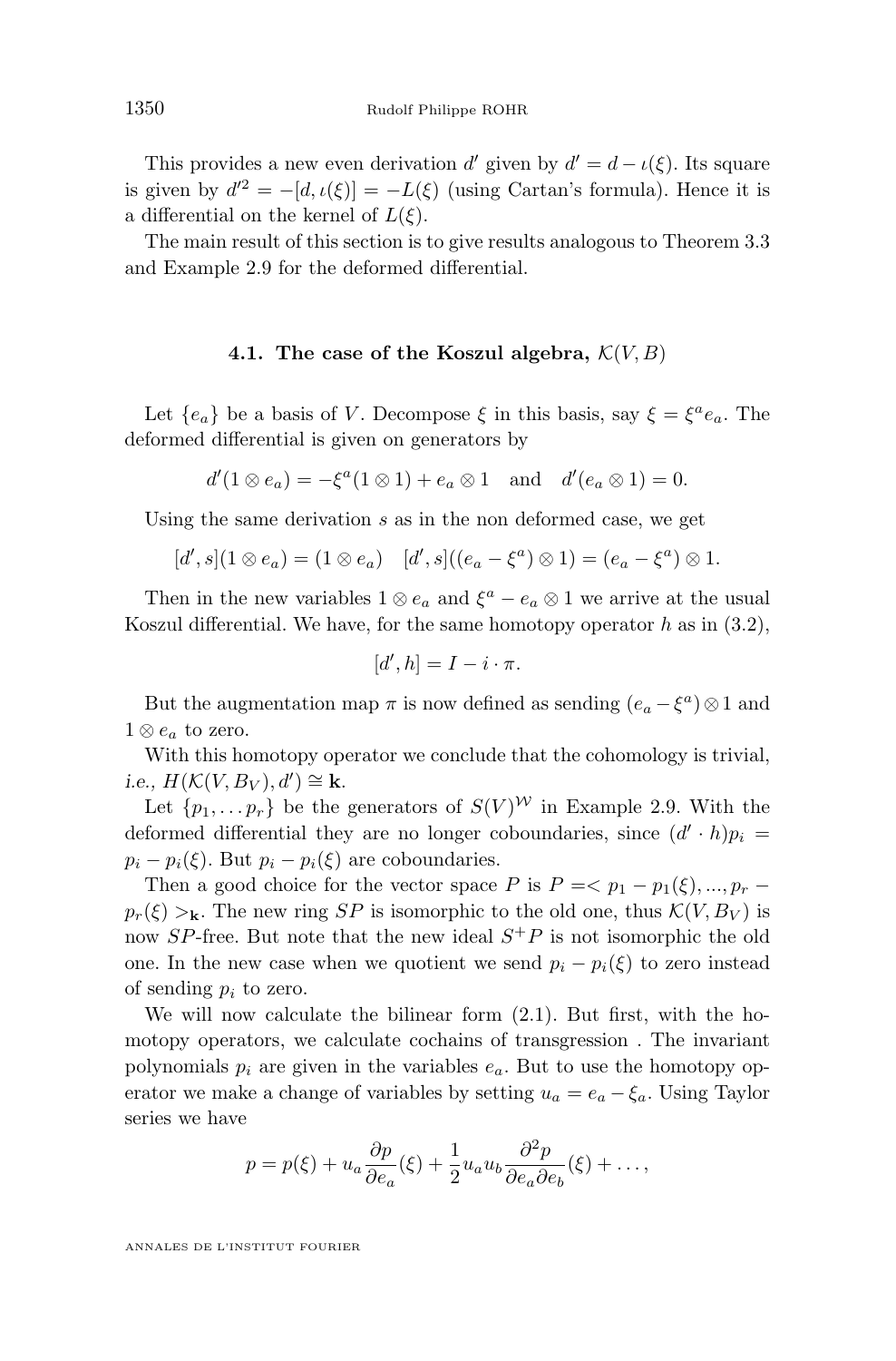<span id="page-15-0"></span>whence for cochains of transgression,

$$
\mathbf{C}_p = e_a \otimes \frac{\partial p}{\partial e_a}(\xi) + e_a \otimes u_b \frac{\partial^2 p}{\partial e_a \partial e_b}(\xi) + \dots
$$

This gives for the bilinear form

(4.1) 
$$
B(p - p(\xi), q - q(\xi)) = \frac{\partial p}{\partial e_a}(\xi) \frac{\partial q}{\partial e_b}(\xi) B_V(e_a, e_b).
$$

Then using Theorem [2.5](#page-4-0) we obtain the following result.

PROPOSITION 4.1. — The cohomology of 
$$
(\mathcal{K}(V, B_V), d')
$$
 is given by  

$$
H((\mathcal{K}(V, B_V), d') / < S^+P > ) \cong Cl(P, B).
$$

#### **4.2. The classical case**

In the classical case, the deformation of the Weil differential is again a differential if we restrict to the h-invariant part. For this reason we will restrict to  $W(\mathfrak{g})^{\mathfrak{h}}$ . Using the same notations as in the previous section we have on a basis of g

$$
d'(1\otimes e_a)=e_a\otimes -\xi^a-1\otimes \lambda(e_a).
$$

This is more complicated than for the Koszul algebra. But there exists a change of variables which brings us back to a Koszul algebra. For more details see Chapters 3.1 and 3.2 of [\[9\]](#page-21-0).

In the new variables  $z_a := e_a \otimes 1 - 1 \otimes \lambda(e_a)$  we have

$$
d'z_a = -L(\xi)(1 \otimes e_a)
$$
 and  $d'(1 \otimes e_a) = z_a - \xi^a$ .

We will now give a homotopy operator to prove that the cohomology of  $W(\mathfrak{g})^{\mathfrak{h}}$  is trivial.

Define a derivation s on generators by  $s(1 \otimes e_a) = z_a$ . We obtain

$$
[d', s](z_a - \xi^a) = z_a - \xi^a
$$
 and  $[d', s](1 \otimes e_a) = 1 \otimes e_a$ .

Now as before,  $h = s \cdot ([d', s] + i \cdot \pi)^{-1}$  is a homotopy operator, *i.e.*,  $[d', h] = I - i \cdot \pi$ . But here the augmentation map  $\pi$  sends  $1 \otimes e_a$  and  $z_a - \xi^a$ to zero. This implies that  $H(W(\mathfrak{g})^{\mathfrak{h}}, d') \cong \mathbf{C}$ .

Note that this augmentation map can also be defined by sending  $e_a \otimes$  $1 - \xi^a$  and  $1 \otimes e_a$  to zero.

Now as for the Koszul algebra, the  $\tilde{p}_i$  are not coboundaries, but the  $\widetilde{p}_i - \widetilde{p}_i(\xi)$  are. Indeed, we have  $[d',h](\widetilde{p}_i - \widetilde{p}_i(\xi)) = (d' \cdot h)(\widetilde{p}_i - \widetilde{p}_i(\xi)) =$ <br> $\widetilde{\approx}$   $(\xi)$ . Then we shape  $B$  $\tilde{p}_i - \tilde{p}_i(\xi)$ . Then we choose  $P_{W(\mathfrak{g})} = \langle \tilde{p}_1 - \tilde{p}_1(\xi), ..., \tilde{p}_r - \tilde{p}_r(\xi) \rangle$ k. It is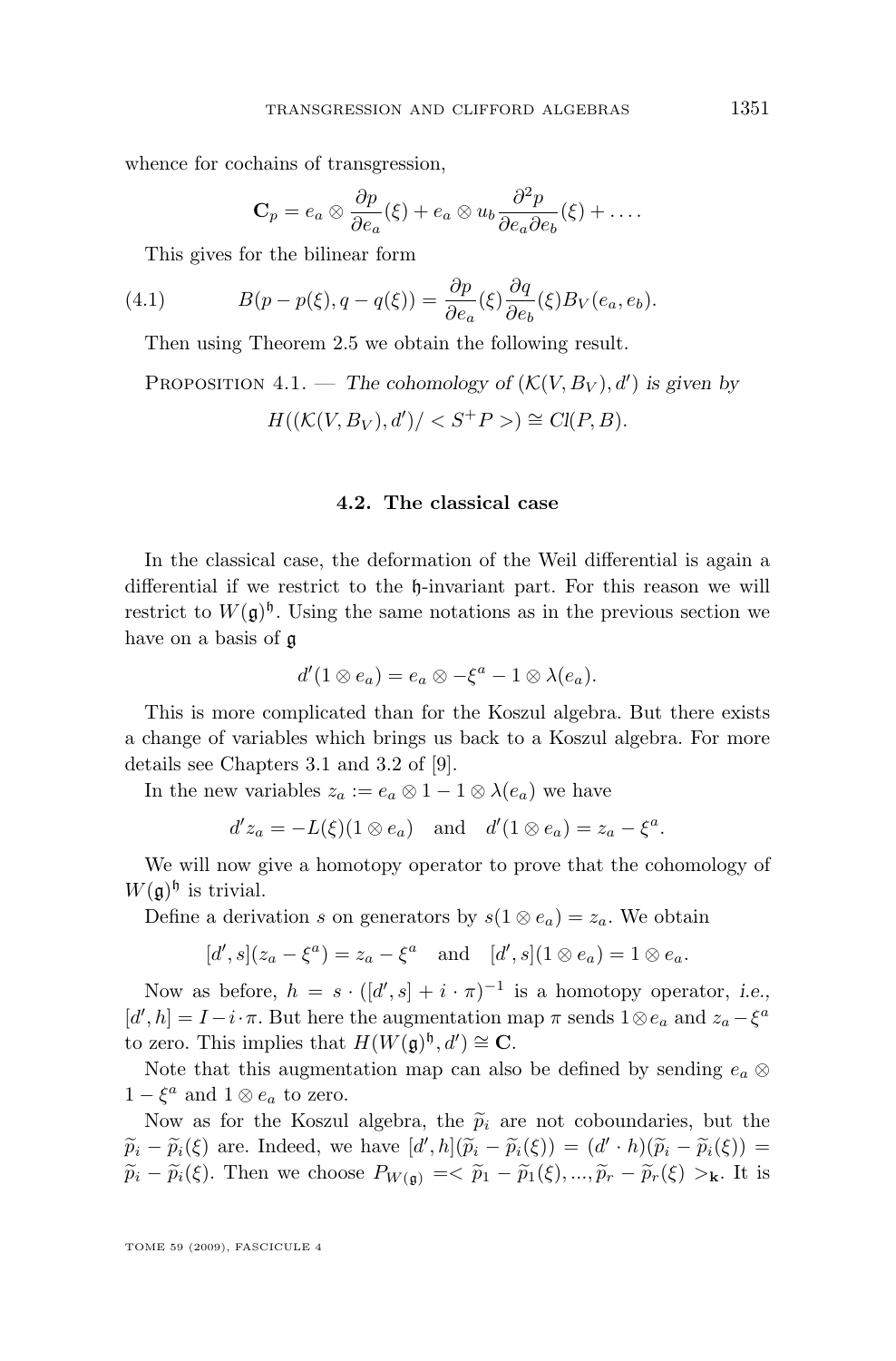<span id="page-16-0"></span>obvious that  $W(\mathfrak{g})^{\mathfrak{h}}$  is  $SP_{W(\mathfrak{g})}$ -free. Indeed we have  $S\mathfrak{g} = SP_{W(\mathfrak{g})} \otimes A$ , which implies that  $W(\mathfrak{g})^{\mathfrak{h}} = SP_{W(\mathfrak{g})} \otimes (A \otimes \mathfrak{h})^{\mathfrak{h}}$ .

Using Theorem [2.5](#page-4-0) we obtain

THEOREM  $4.2.$  — *The cohomology of*  $(W(\mathfrak{g})^{\mathfrak{h}}/< S^+_{W(\mathfrak{g})}P>$ , d') is given *by*

$$
H(W(\mathfrak{g})^{\mathfrak{h}}/)\cong \bigwedge P_{W(\mathfrak{g})}.
$$

The bilinear form vanishes. Indeed, this can be seen either by using the **Z**<sub>+</sub>-grading for which the degree of  $1 \otimes e_a$  is one and the degree of  $e_a \otimes 1-\xi^a$ is two, or the Chevalley projection which induces an algebra isomorphism in cohomology, *i.e.*,  $\bar{\Phi}_{Ch}: H(W(\mathfrak{g})^{\mathfrak{h}}/< S^+_{W(\mathfrak{g})}P) \stackrel{\cong}{\longrightarrow} H(K(\mathfrak{h})) \cong \bigwedge P$ .

#### **4.3. The quantized case**

In the quantized case the deformation of the Weil differential is again a derivation on the  $\mathfrak h$ -invariant part. The quantization map induces a  $\mathbb{Z}_2$ graded vector space isomorphism in cohomology:

$$
\mathcal{Q}: H(W(\mathfrak{g}),d') \stackrel{\cong}{\longrightarrow} H(\mathcal{W}(\mathfrak{g}),ad(\mathcal{D}')).
$$

Using the results of the preceding subsection we have

$$
H(\mathcal{W}(\mathfrak{g})^{\mathfrak{h}}, ad(\mathcal{D}')) \cong \mathbf{C},
$$
  
 $\widehat{p}_i - \widetilde{p}_i(\xi)$  are coboundaries.

Consequently we define the  $SP_{\mathcal{W}(\mathfrak{g})}$ -module structure by  $P_{\mathcal{W}(\mathfrak{g})} = \widehat{p}_1 - \widehat{p}_2$  $\widetilde{p}_1(\xi),...\widehat{p}_r-\widetilde{p}_r(\xi) >_{\mathbf{k}}$ . It is obvious that  $\mathcal{W}(\mathfrak{g})^{\mathfrak{h}}$  is  $SP_{\mathcal{W}(\mathfrak{g})}$ -free. We remark that on the h-invariant part the Harish-Chandra projection is an algebra homomorphism. Hence it induces an algebra isomorphism in cohomology. Using Proposition [4.1](#page-15-0) and Theorem [2.5](#page-4-0) we have

Theorem 4.3. — *We have, as algebras,*

$$
H(\mathcal{W}(\mathfrak{g})^{\mathfrak{h}}/, ad(\mathcal{D}')) \cong Cl(P_{\mathcal{W}(\mathfrak{g})}, B),
$$

*where* B *is the same bilinear form as for the Koszul algebra, cf. [\(4.1\)](#page-15-0), with*  $p_i = \Phi_{HC}(\widehat{p}_i).$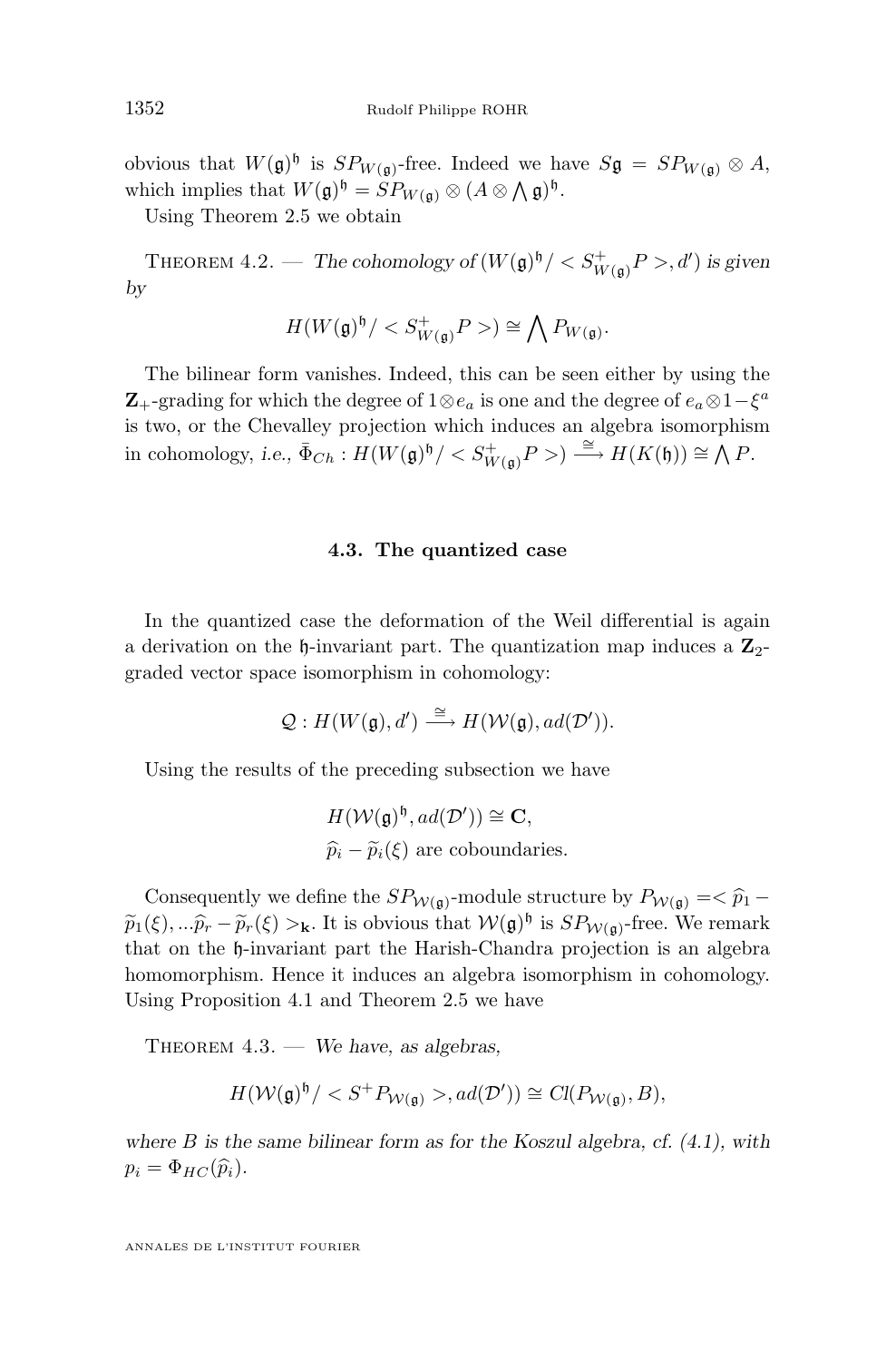#### <span id="page-17-0"></span>**Appendix A. Universal-coefficient theorem for** cohomology of  $\mathbb{Z}_2$ -graded modules

In this appendix we prove Theorem [2.10.](#page-6-0) It is a  $\mathbb{Z}_2$ -graded version of the universal theorem for homology of Z-graded modules which can be found in [\[16\]](#page-22-0) Chapter 5, Section 2 (3) . We call it the *Universal-coefficient theorem for cohomology of*  $\mathbb{Z}_2$ -graded modules, because in the  $\mathbb{Z}_2$ -graded cases there is no distinction between cohomology and homology.

Throughout this section  $R$  denotes a commutative unitary ring,  $W$  a differential  $\mathbb{Z}_2$ -graded R-module and d its differential. We suppose that the grading of elements in the ring R is even. Then we have  $W = W^0 \oplus W^1$ , where  $W^0$  is the R-module of the even elements of W and  $W^1$  is the Rmodule of its odd elements, and the following diagram for the differential:

$$
W^1 \xrightarrow{\phantom{aa}d \phantom{aa}} W^0 \ .
$$

The proof of this theorem is in three parts. In the first and second parts we prove two exact sequences from which we deduce the exact sequence of the theorem. And in the last part we give a right inverse to  $H^i(W \otimes_R M) \to$  $\text{Tor}_R(H^i(W), M)$  and then prove that the exact sequence splits. Before we beginning the proof we will fix some notation and give some elementary facts.

Consider  $(i = 0, 1)$  the coboundaries spaces

$$
B = \text{Im}(d) \quad \text{and} \quad W^i \supset B^i := B \cap W^i = \{ da | a \in W^{i-1} \},
$$

and

$$
Z = \text{Ker}(d) \quad \text{and} \quad W^i \supset Z^i := Z \cap W^i = \{a \in W^i | da = 0\}.
$$

Since the differential module  $W$  is  $\mathbb{Z}_2$ -graded its cohomology inherits the grading. We have

$$
H(W) = H0(W) \oplus H1(W), \text{ where } Hi(W) = Zi/Bi.
$$

Considering  $B$  and  $Z$  as differential  $R$ -modules with vanishing differential we have the exact sequences of differential R-modules  $(i = 0, 1)$ 

(A.1) 
$$
0 \longrightarrow Z^{i \stackrel{\alpha^i}{\longrightarrow}} W^i \stackrel{d^i}{\longrightarrow} B^{i+1} \longrightarrow 0,
$$

where  $\alpha^i$  is the canonical injection and  $d^i$  the restriction of d to  $W^i$ .

(3) in [\[16\]](#page-22-0) the torsion product is denoted by  $A *_{R} B = \text{Tor}_{R}(A, B)$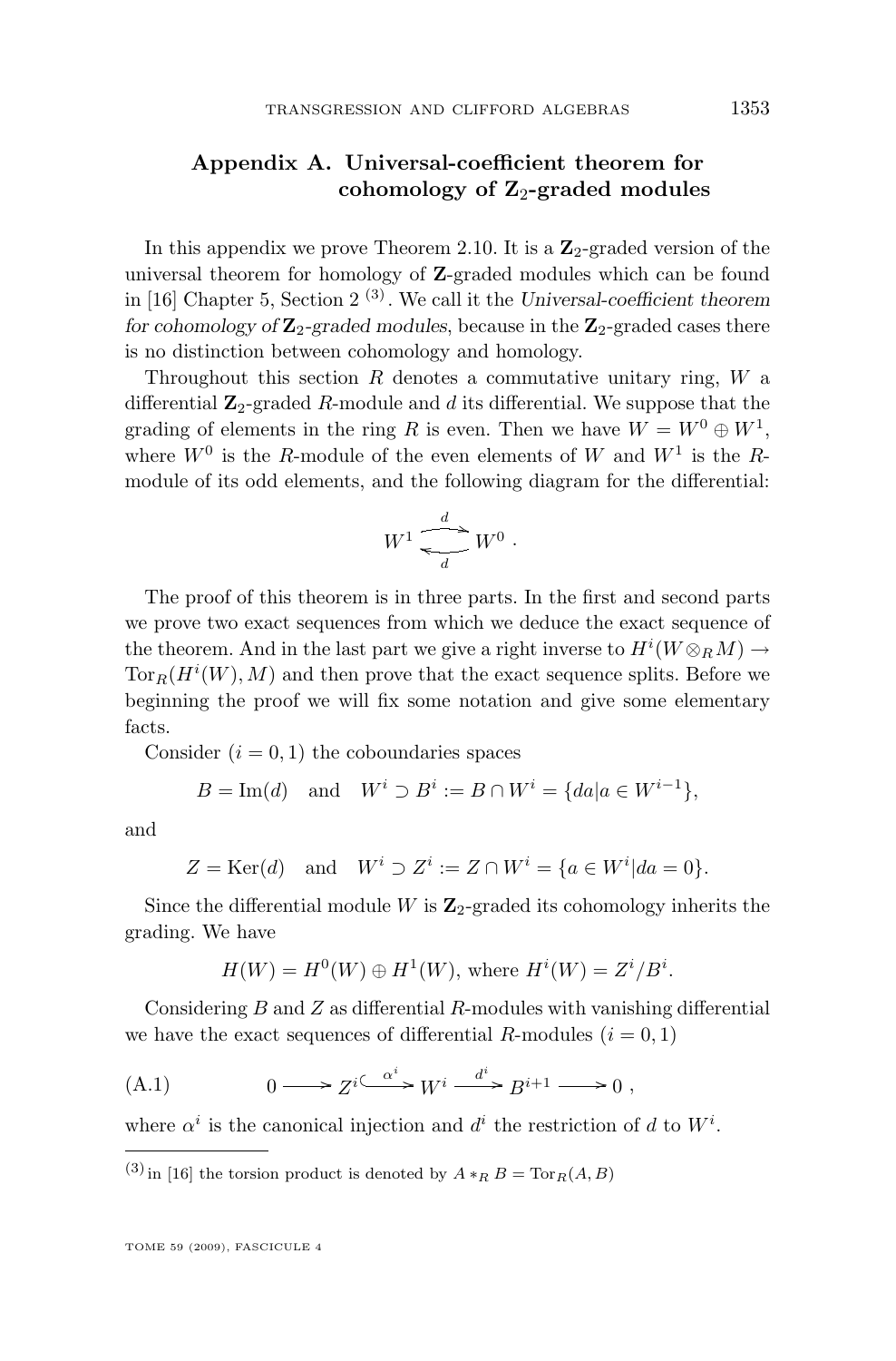<span id="page-18-0"></span>Let M be a R-module. We can regard  $W \otimes_R M$  as a differential  $\mathbb{Z}_2$ -graded R-module with differential  $d \otimes 1$ . Now we will consider the tensor product of the above exact sequence with  $M$ . If in the exact sequence  $(A.1)$  the R-module  $B^i$  is free then the differential R-modules sequence

$$
0 \longrightarrow Z^i \otimes_R M \xrightarrow{\alpha^i \otimes 1} W^i \otimes_R M \xrightarrow{d^i \otimes 1} B^{i+1} \otimes_R M \longrightarrow 0
$$

is exact (see Lemma 3.3 in Ch. XVI of [\[12\]](#page-22-0)). From this we obtain the exact *"ring"* of R-modules

(A.2)



It is a  $\mathbb{Z}_2$ -graded version of the usually long exact sequence which we meet in the Z-graded case (see Section 1, Chapter 5 of [\[16\]](#page-22-0)).

We conclude these preliminaries by giving the torsion product between  $H(W)$  and M. For this, we consider the exact sequence of R-modules

$$
0 \longrightarrow B^i \xrightarrow{q^i} Z^i \longrightarrow H^i(W) \longrightarrow 0.
$$

If W is a free differential R-module, *i.e.*,  $W^0$  and  $W^1$  are free R-modules, and  $R$  is a principal ring, then the previous exact sequence is a free presentation of  $H^i(W)$ . Indeed  $Z^i$  and  $B^i$  are free R-modules (Corollary 3, Ch. VII.14 of [\[15\]](#page-22-0)). Then by the characteristic property of the torsion product we have the exact sequence of R-modules (A.3)

$$
0 \to \operatorname{Tor}_R(H^i(W), M) \to B^i \otimes_A M \xrightarrow{q^i \otimes 1} Z^i \otimes_R M \to H^i(W) \otimes_R M \to 0.
$$

Moreover we have  $\text{Tor}_R(H^i(W), M) = \text{Ker}(q^i \otimes 1)$ .

*Proof of Theorem [2.10.](#page-6-0)*

(1) From  $(A.2)$  we get the following exact sequence  $(4)$ :

$$
0 \longrightarrow \operatorname{coker}(q^i \otimes 1) \longrightarrow H^i(W \otimes_R M) \longrightarrow \operatorname{ker}(q^{i+1} \otimes 1) \longrightarrow 0.
$$

 $^{(4)}$  coker $(q^i \otimes 1) = (Z^i \otimes_R M)/\operatorname{Im}(q^i \otimes 1)$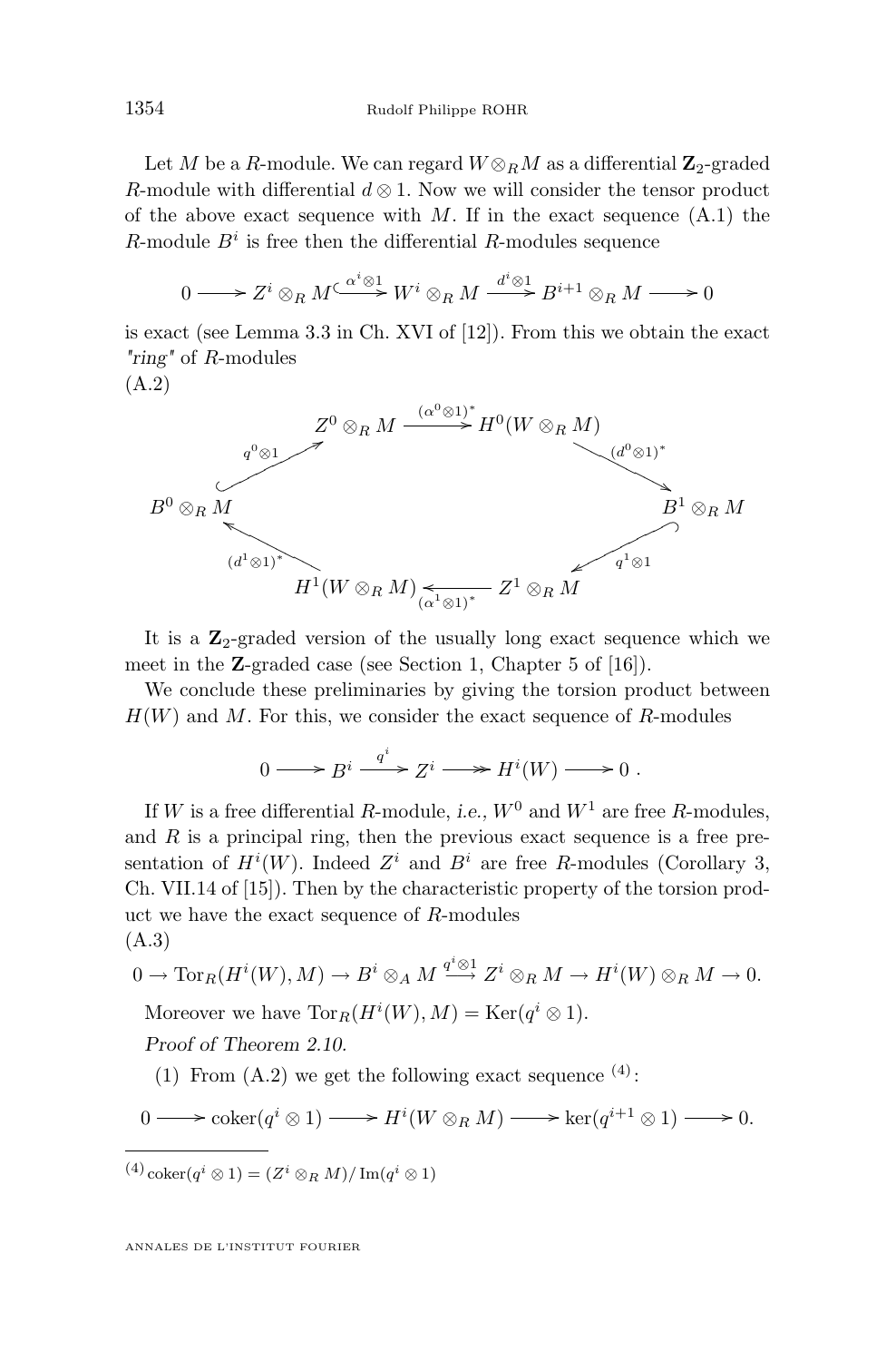<span id="page-19-0"></span>(2) From the exact sequence [\(A.3\)](#page-18-0), we have  $\operatorname{coker}(q^i \otimes 1) = H^i(W) \otimes_R$ M and  $\ker(q^i \otimes 1) = \operatorname{Tor}_R(H^i(W), M)$ . Thus we obtain

$$
0 \to H^i(W) \otimes_R M \to H^i(W \otimes_R M) \to \cdots \to \operatorname{Tor}_R(H^{i+1}(W), M) \to 0,
$$
  
where  $H^i(W) \otimes_R M \to H^i(W \otimes_R M)$  is the map induced by the  
hilinear map  $H^i(W) \times M \to H^i(W \otimes_M M)$ , which series to ([w] m).

bilinear map  $H^i(W) \times M \to H^i(W \otimes_R M)$ , which assigns to  $([w], m)$ the class  $[w \otimes m]$ , where w is a cocycle of  $W^i$  and  $m \in M$ . (3) Thirdly we will give a right inverse to  $H^i(W \otimes_R M) \to \text{Tor}_R(H^i(W),$ 

M). Since  $B^{i+1}$  is a free R-module and  $\text{Im}(d^i) = B^{i+1}$ , there exists a R-module homomorphism  $h^i : B^{i+1} \to W^i$  such that  $d^i \circ h^i = \text{Id},$ *i.e.*, which is a right inverse of  $d^i$ . Then the map

$$
h^i \otimes 1 : B^{i+1} \otimes_R M \to W^i \otimes_R M
$$

sends ker $(q^{i+1} \otimes 1)$  into a cocycle of  $W^i \otimes_R M$ , and induces the desired map

$$
(A.4) \qquad (h^i)^* : \operatorname{Tor}_R(H^{i+1}(W), M) \to H^i(W \otimes_R M).
$$

Remark that the map  $h_i$  is not unique but  $h_i^*$  is unique.

 $\Box$ 

*Remark A.1.* — The theorem still applies if we assume only that R is a commutative unitary ring and  $Z^i$  and  $B^i$  are projective R-modules.

#### **Appendix B. The projections of Harish-Chandra and of Chevalley**

In this appendix we recall the definition and some properties of the Harish-Chandra and Chevalley projections. First some notation: g denotes a reductive Lie algebra,  $\mathfrak h$  its Cartan subalgebra,  $B_{\mathfrak a}$  some invariant non degenerate bilinear form. Let  $\mathfrak{g} = \mathfrak{n}_{-} \oplus \mathfrak{g} \oplus \mathfrak{n}_{+}$  be its triangular decomposition.

We begin with the Chevalley projection which we encountered in the classical case, and then we treat the Harish-Chandra projection which we met in the quantized case.

#### **B.1. Chevalley projections**

For the symmetric algebra of  $\mathfrak g$  we have the decomposition  $S\mathfrak g = S\mathfrak h \oplus$  $(n_S g + S \eta n_+)$ . This allow us to define an algebra homomorphism by the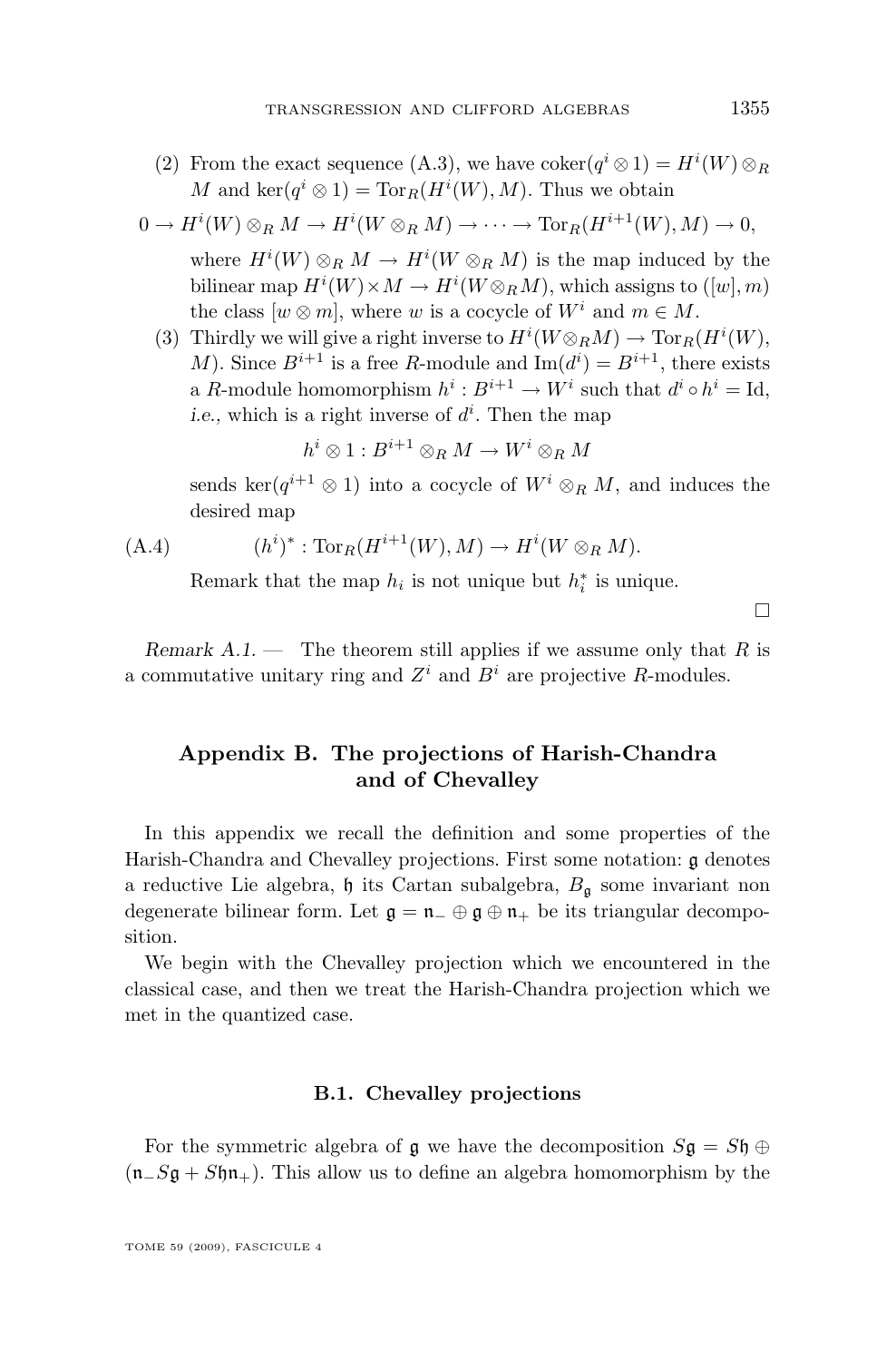projection on the first term, *i.e.*,  $\Phi_{\text{Ch}}^{S\mathfrak{g}} : S\mathfrak{g} \to S\mathfrak{h}$ . This is the original Chevalley projection. This projection can be viewed as the restriction homomorphism.

We recall Theorem 7.3.7 of [\[6\]](#page-21-0), which says that it restricts to a graded algebra isomorphism  $\Phi_{\text{Ch}}^{\text{Sg}} : (S\mathfrak{g})^{\mathfrak{g}} \stackrel{\cong}{\longrightarrow} S\mathfrak{h}^W$ .

After the symmetric algebra we have the exterior algebra. We have the decomposition  $\bigwedge \mathfrak{g} = \bigwedge \mathfrak{h} \oplus (\mathfrak{n}_- \bigwedge \mathfrak{g} + \bigwedge \mathfrak{g} \mathfrak{n}_+).$  Then we define the Chevalley projection as the projection on the first term, *i.e.*,  $\Phi_{\text{Ch}}^{\Lambda, \mathfrak{g}} : \Lambda, \mathfrak{g} \to \Lambda, \mathfrak{h}$ . It is an algebra homomorphism and can be viewed as the restriction homomorphism. But in this case the non trivial invariants are mapped to zeros (see [\[3\]](#page-21-0), Corollary 5.4.6).

For the Weil algebra we define  $\tilde{n}_+ = 1 \otimes n_+ + n_+ \otimes 1$  and similarly for  $\tilde{n}_-$ . We have the decomposition  $W(\mathfrak{g}) = W(\mathfrak{h}) \oplus (\tilde{\mathfrak{n}}_+W(\mathfrak{g}) + \tilde{\mathfrak{n}}_+W(\mathfrak{g}))$ . This allows us to define the Chevalley projection  $\Phi_{Ch} : W(\mathfrak{g}) \to W(\mathfrak{h})$ . It is clearly an algebra homomorphism and can be viewed as the restriction homomorphism. It is given by the tensor product of the Chevalley projections in the symmetric and exterior algebras, *i.e.*,  $\Phi_{Ch} = \Phi_{Ch}^{S_g} \otimes \Phi_{Ch}^{\hat{N}g}$ . Moreover it is a graded differential algebra homomorphism.

#### **B.2. Harish-Chandra projections**

Let  $U\mathfrak{g}$  be the enveloping algebra of  $\mathfrak{g}$ . Following Chapter 7.4 of [\[6\]](#page-21-0), we have the decomposition  $U\mathfrak{g}^{\mathfrak{h}} = S\mathfrak{h} \oplus L$  where  $L = U\mathfrak{g}\mathfrak{n}_{+} \cap U\mathfrak{g}^{\mathfrak{h}}$  is a two sided ideal. This can by generalized by  $U\mathfrak{g} = S\mathfrak{h} \oplus (\mathfrak{n}_-U\mathfrak{g}+U\mathfrak{g}\mathfrak{n}_+).$  Then we have a projection  $\kappa : U\mathfrak{g} \to S\mathfrak{h}$ . Let  $\gamma$  the automorphism of the S $\mathfrak{h}$  algebra which transforms the polynomial function p into  $\lambda \to p(\lambda - \rho)$ , where  $\rho$  is the half-sum of positive roots. The composition  $\Phi_{HC}^{U\mathfrak{g}} = \gamma \circ \kappa$  is the Harish-Chandra projection for the enveloping algebra. Note that in general it is not an algebra homomorphism. But on the subspace h-invariant subspace it is.

We recall Theorem 7.4.5 of [\[6\]](#page-21-0), which says that the Harish-Chandra projection restricts to an algebra isomorphism  $\Phi_{HC}^{U\mathfrak{g}}$  :  $Z(\mathfrak{g}) \stackrel{\cong}{\to} S\mathfrak{h}^W$ . With the Chevalley projection and the Duflo isomorphism we obtain the following commutative diagram of graded algebra isomorphisms:

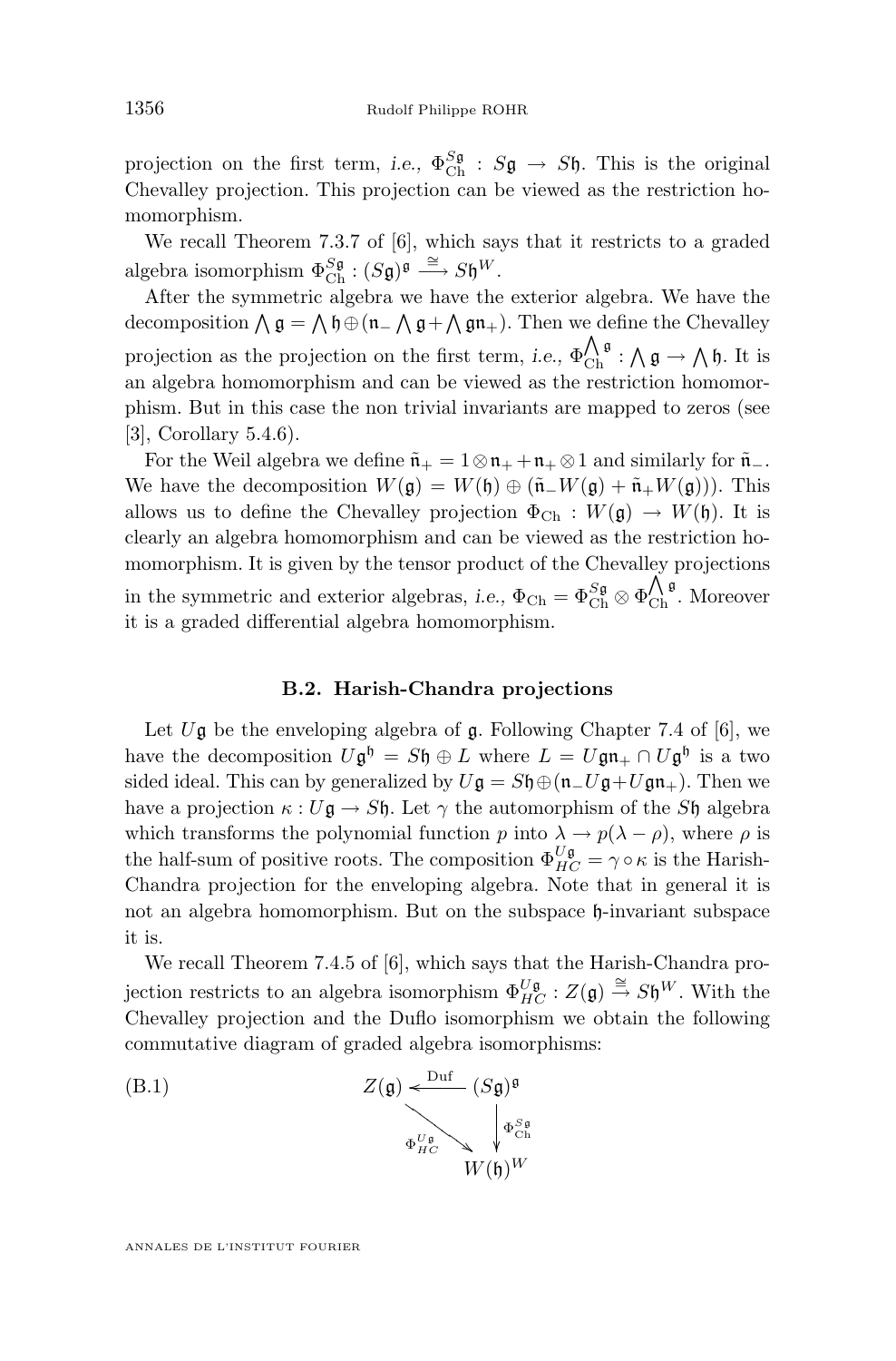<span id="page-21-0"></span>Moreover we have  $\forall p \in Z(\mathfrak{g})$  and  $\forall q \in U\mathfrak{g}$  the identity

(B.2) 
$$
\Phi_{HC}^{Ug}(p \cdot q) = \Phi_{HC}^{Ug}(p) \cdot \Phi_{HC}^{Ug}(q).
$$

Indeed, let  $p = \tilde{p} + \bar{p}$  be the decomposition of p, where  $\tilde{p} = \Phi_{HC}^{Ug}(p)$  and  $\bar{p} \in \mathfrak{n}_- U \mathfrak{g} + U \mathfrak{g} \mathfrak{n}_+$ . And let  $q = n_- h n_+$  be the decomposition of q in the PBW basis of  $U\mathfrak{g}$ , where  $n_-, h$  and  $n_+$  are products of respectively negative nilpotent elements, Cartan's subalgebra elements and positive nilpotent elements. In this notation we have  $p \cdot q = n_-h\tilde{p}n_+ + n_-h\bar{p}n_+$ . In order that the Harish-Chandra projection not vanish, we must have  $n_ - = n_ + = 1$ . In this case we obtain  $\Phi_{HC}^{U\mathfrak{g}}(p \cdot q) = h \cdot \tilde{p} = \Phi_{HC}^{U\mathfrak{g}}(p) \cdot \Phi_{HC}^{U\mathfrak{g}}(q)$ . In the other case, both sides vanish.

After the enveloping algebra we have the Clifford algebra. We have the decomposition Clg = Clh  $\oplus$  (n\_Clg + Clgn<sub>+</sub>). This defines the Harish-Chandra projection  $\Phi_{HC}^{\text{Cl}\mathfrak{g}} : \text{Cl}\mathfrak{g} \to \text{Cl}\mathfrak{h}$ . The restriction to the h-invariant part gives an algebra homomorphism (see [3], Chapter 5).

For the quantized Weil algebra, we have the decomposition  $W(\mathfrak{g}) =$  $W(\mathfrak{h}) \oplus (\mathfrak{n}_-\mathcal{W}(\mathfrak{g}) + \mathcal{W}(\mathfrak{g})\mathfrak{n}_+$ . This defines the Harish-Chandra projection  $\Phi_{HC}: \mathcal{W}(\mathfrak{g}) \to \mathcal{W}(\mathfrak{h})$ . Note that in general this is not an algebra homomorphism, but on the h invariant part is it. As in the classical case, we have that  $\Phi_{HC} = \Phi_{HC}^{U\mathfrak{g}} \otimes \Phi_{HC}^{Cl\mathfrak{g}}$  (see Section 7 of [2]). Moreover it is a graded differential space homomorphism.

#### BIBLIOGRAPHY

- [1] A. Alekseev & E. Meinrenken, "The non-commutative Weil algebra", *Invent. math.* **139** (2000), p. 135-172.
- [2] ——— , "Lie theory and the Chern-Weil homomorphism", *Ann. Scient. Éc. Norm. Sup.* **38** (2005), no. 4, p. 303-308.
- [3] Y. Bazlov, "Exterior powers of the adjoint representation of a simple Lie algebra", PhD Thesis, Weizmann Institute of Science, Rehovet, Israel, August 2003.
- [4] A. Borel, "Sur la cohomologie des espaces fibres principaux et des espaces homogènes de groupes de Lie compacts", *Ann. of Math.* **57** (1953), no. 2, p. 115-207.
- [5] C. Chevalley, "Invariants of Finite Groups Generated by Reflections", *American Journal of Mathematics* **77** (1955), no. 4, p. 778-782.
- [6] J. Diximier, *Enveloping Algebras*, North-Holland Publishing Company, 1977.
- [7] M. Duflo, "Opérateurs différentiels bi-invariants sur un groupe de Lie", *Ann. Sci. École Norm. Sup. (4)* **10** (1977), no. 2, p. 265-288.
- [8] D. S. FREED, M. J. HOPKINS & C. TELEMAN, "Loop Groups and Twisted K-Theory II", math.AT0511232.
- [9] V. W. Guillemin & S. Sternberg, *Supersymmetry and Equivariant de Rham Theory*, Springer, 1999.
- [10] B. Kostant, "Lie Groups Representation on Polynomial Rings", *American Journal of Mathematics* **85** (1963), no. 3, p. 327-404.